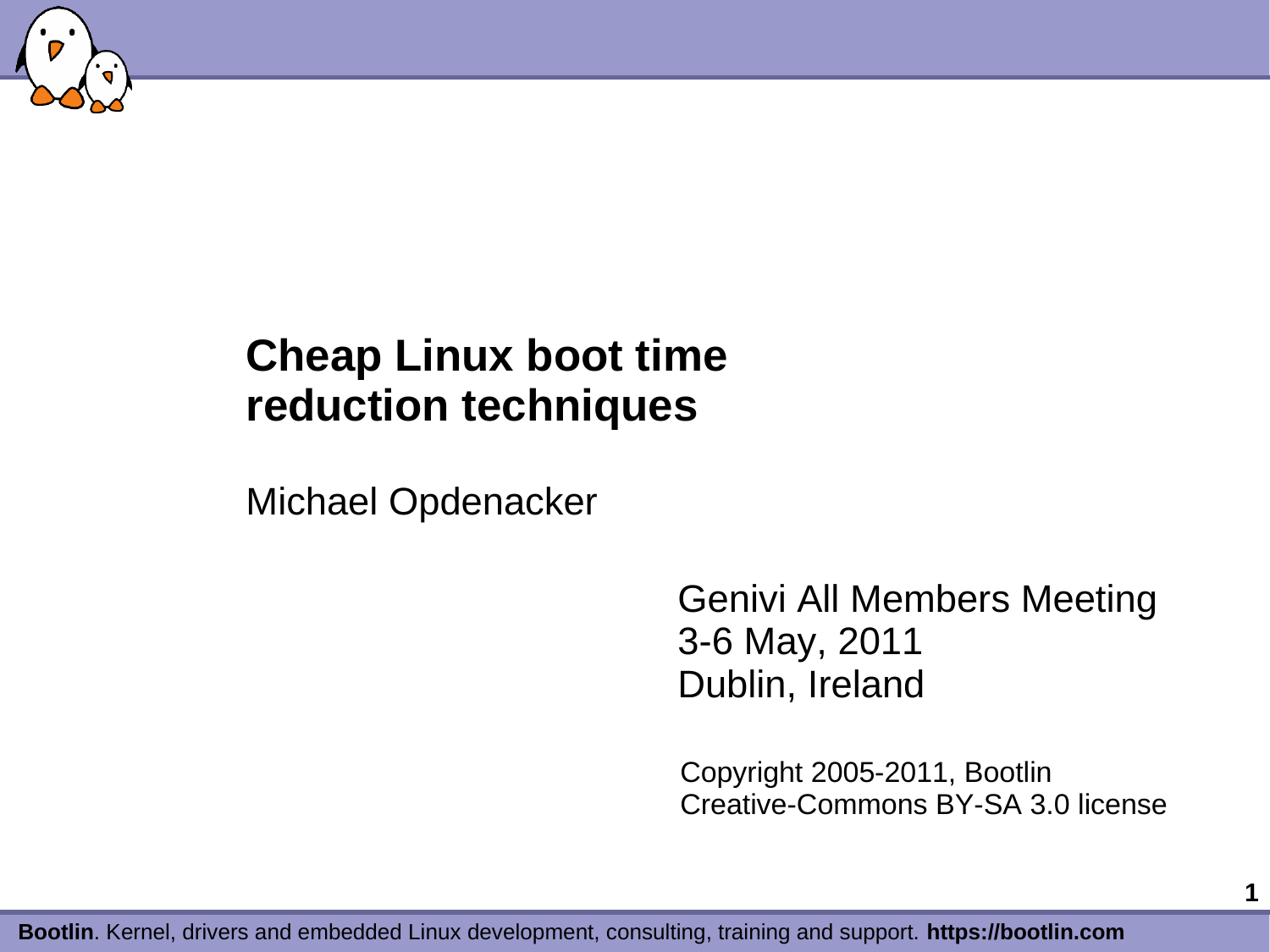# Linaro

Michael Opdenacker Linaro Community Manager [http://linaro.org](http://linaro.org/) michael.opdenacker@linaro.org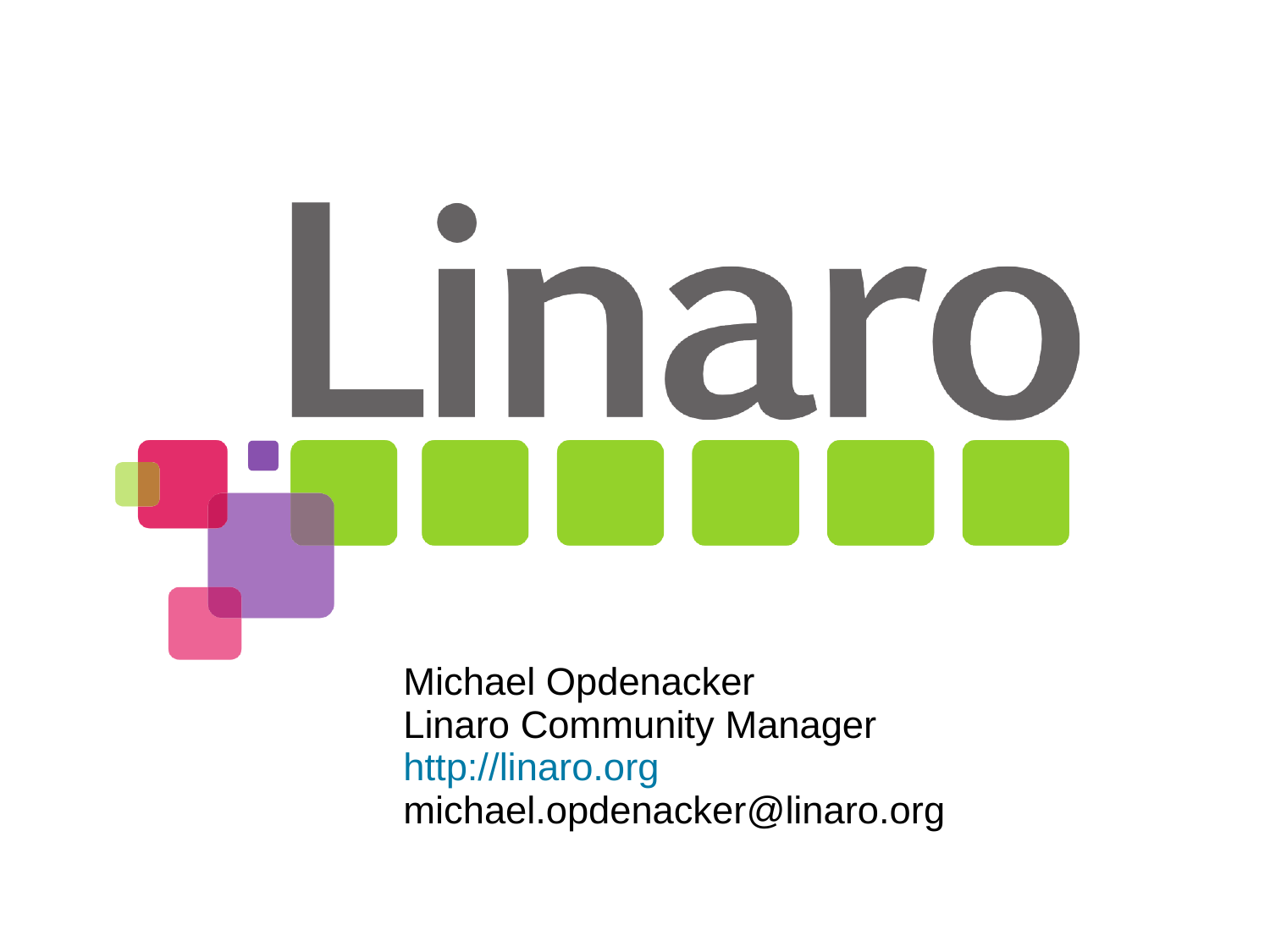

# Why trying to reduce boot time? To achieve better user perception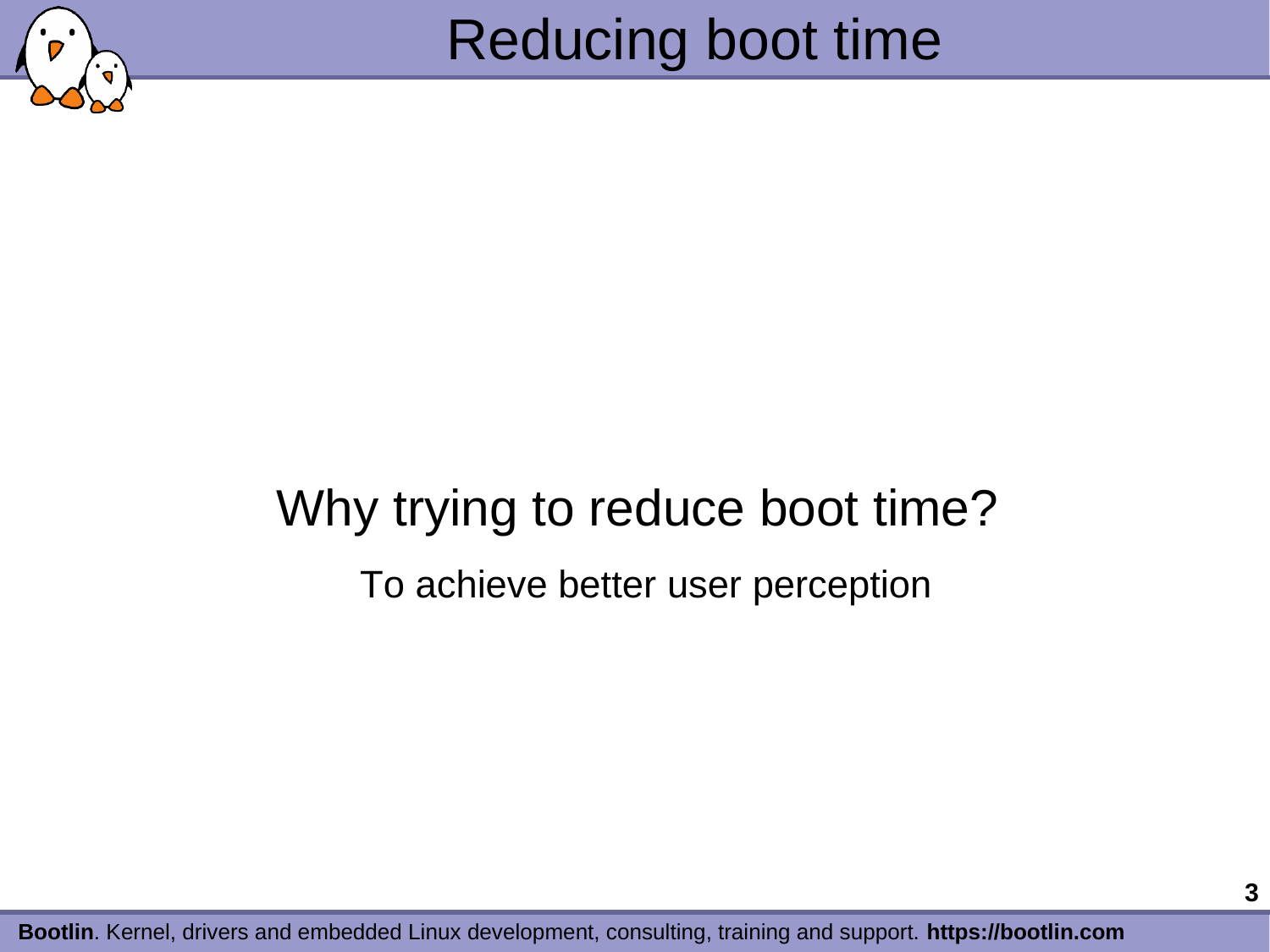

#### Expose the user to relativistic acceleration

Major drawback: the user gets to far from the device to see it boot faster.

**Time travel** 

**Drawback: the user gets 2 devices** in his hands for a certain amount of time.







Distract the user

#### Make the boot process faster

**Bootlin**. Kernel, drivers and embedded Linux development, consulting, training and support. **https://bootlin.com**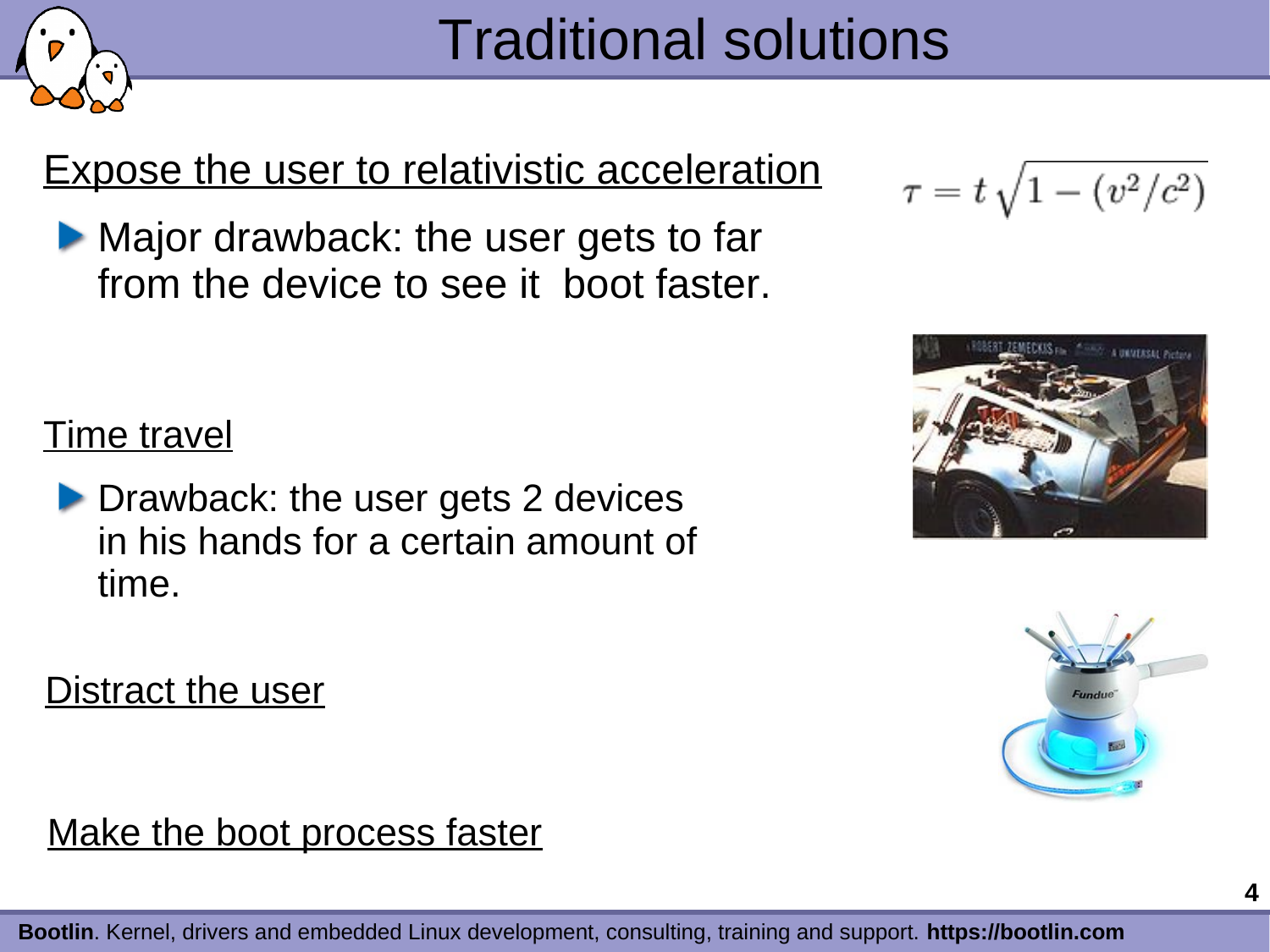

Suspend to RAM and resume Used in Android phones. Not acceptable for devices which can stay idle for a long time (e.g. digital cameras)

**Hibernate to flash and resume** Used in SONY digital cameras (booting in about 1s). Used in credit card payment terminals (our customer). Requires sufficient amount of RAM.

We will focus on reducing "cold" boot time, from power on to the execution of the system application.

The techniques shown should be applicable to all kinds of systems and distributions.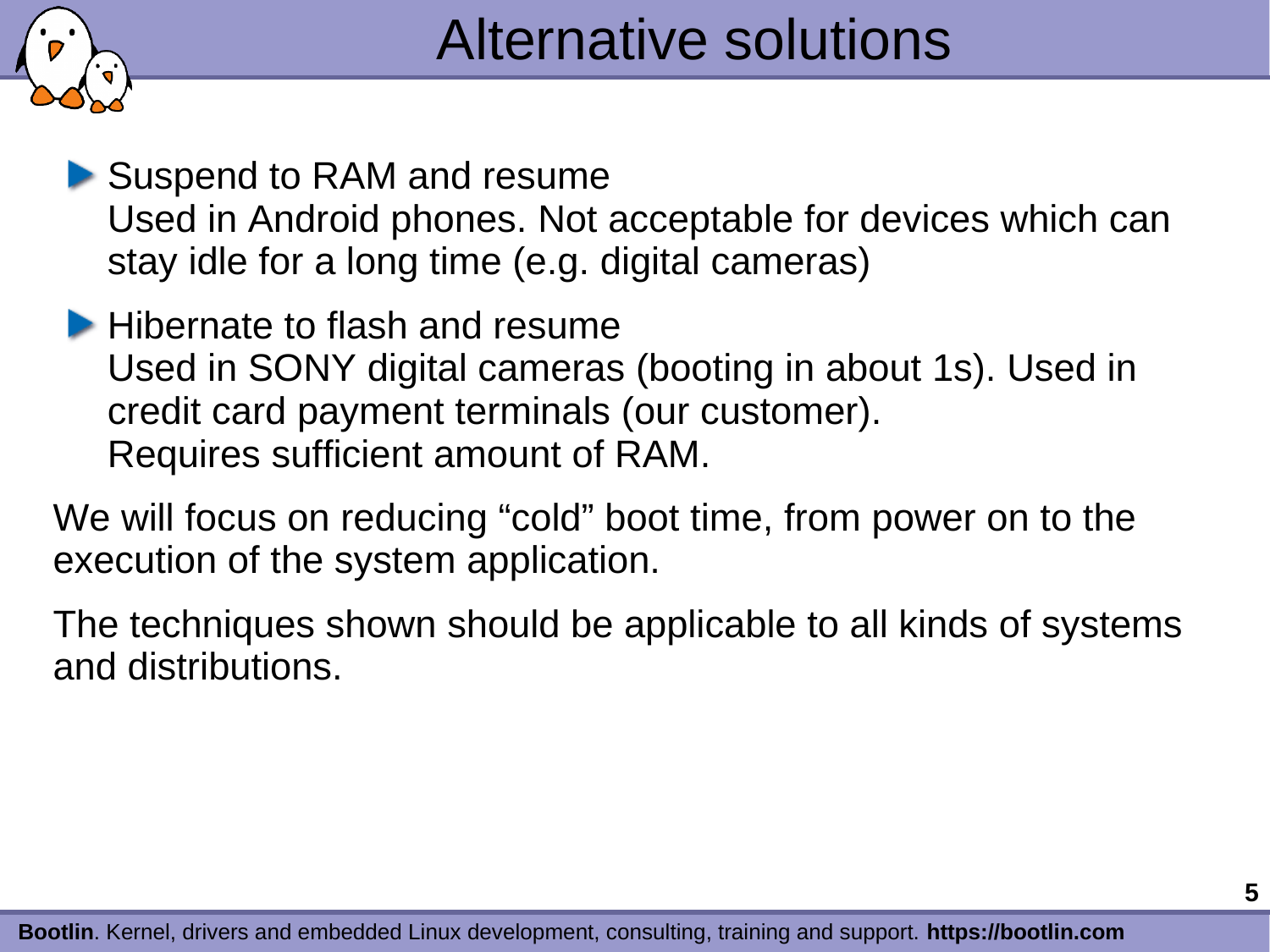

# Our test system

#### **Hardware**

- **TNY-A9260 board from CALAO Systems**
- **AT91SAM9260 CPU at 180 MHz**
- RAM: 64 MB, NAND flash: 256 MB
- Serial port
- ▶ USB device port (used for networking)



#### **Software**

- ▶ Simple system built with BusyBox
- Mounting a JFFS2 partition with JPG photos on it (204 MB)
- Starting a BusyBox web server to view and upload photos
- Initial boot time: 37.75 s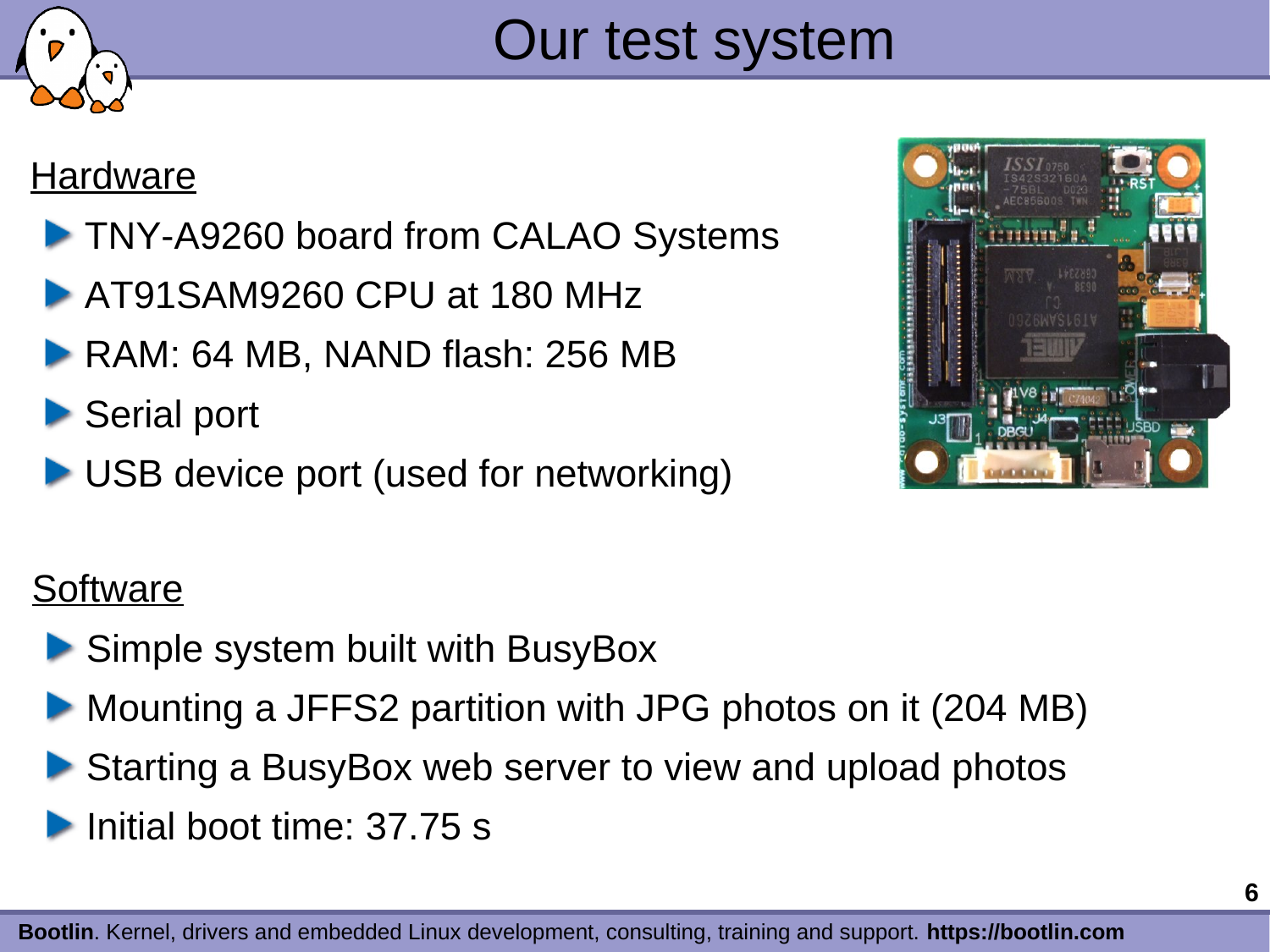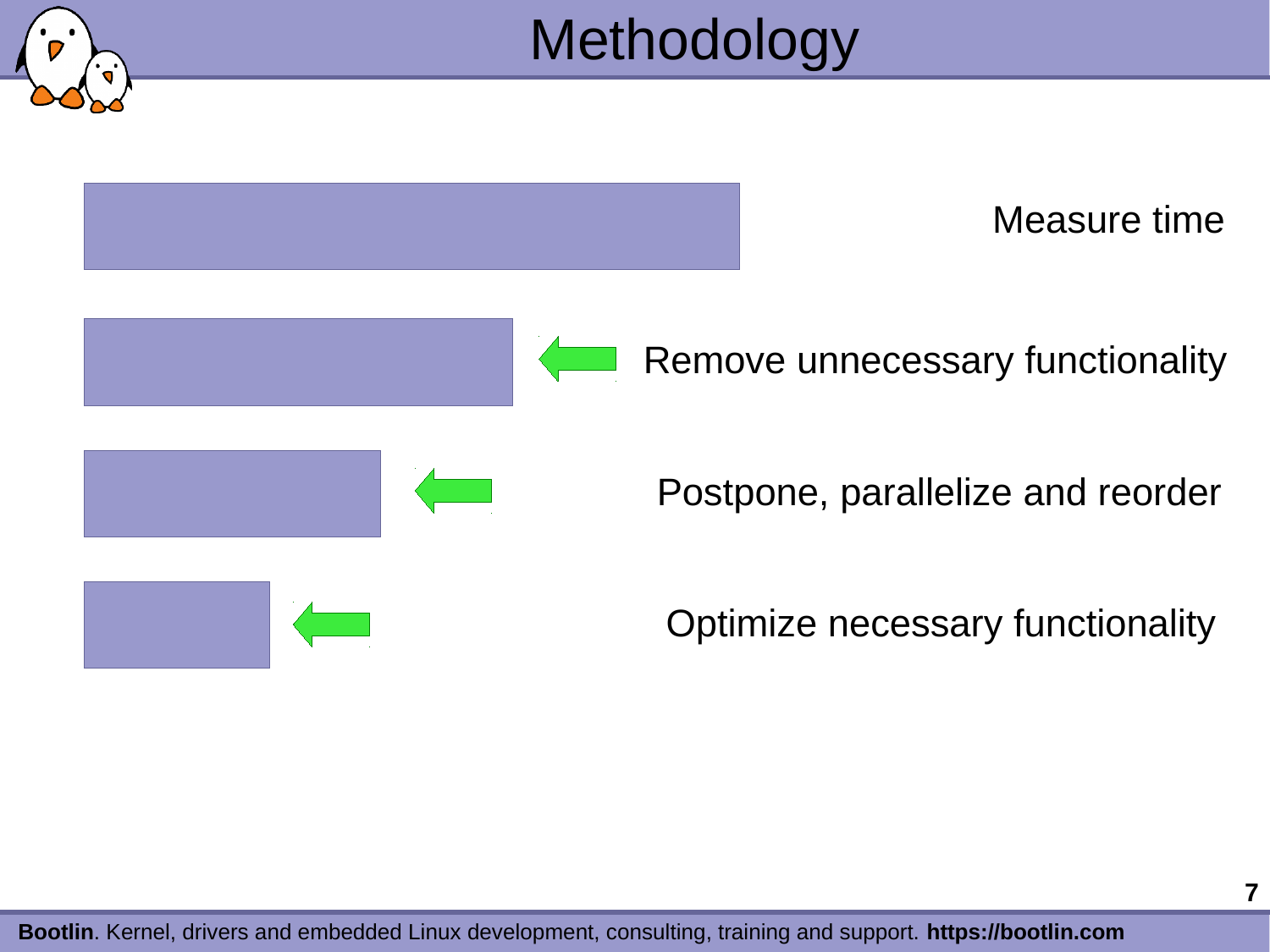



**Bootlin**. Kernel, drivers and embedded Linux development, consulting, training and support. **https://bootlin.com**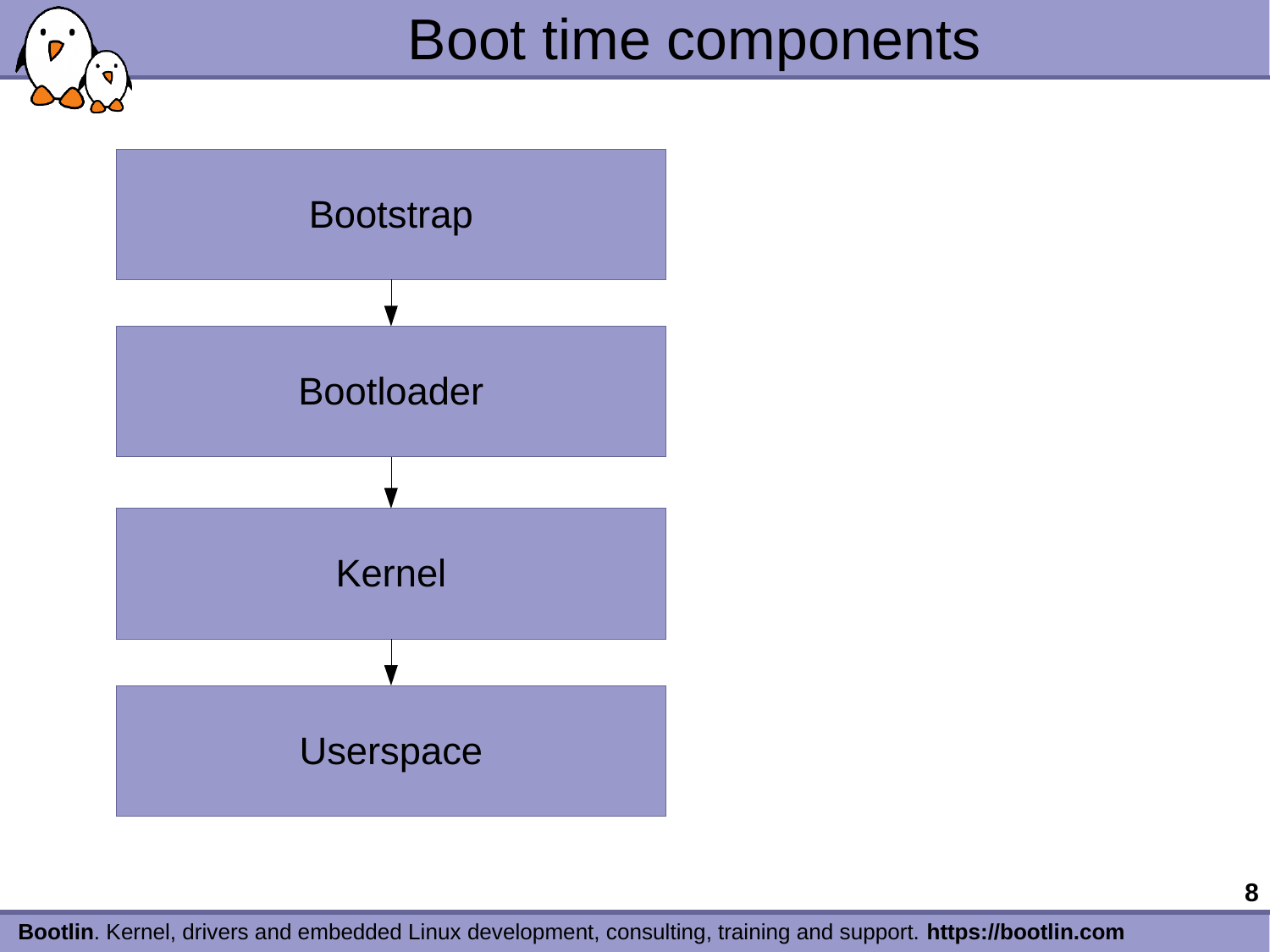

## Bootstrap and bootloader time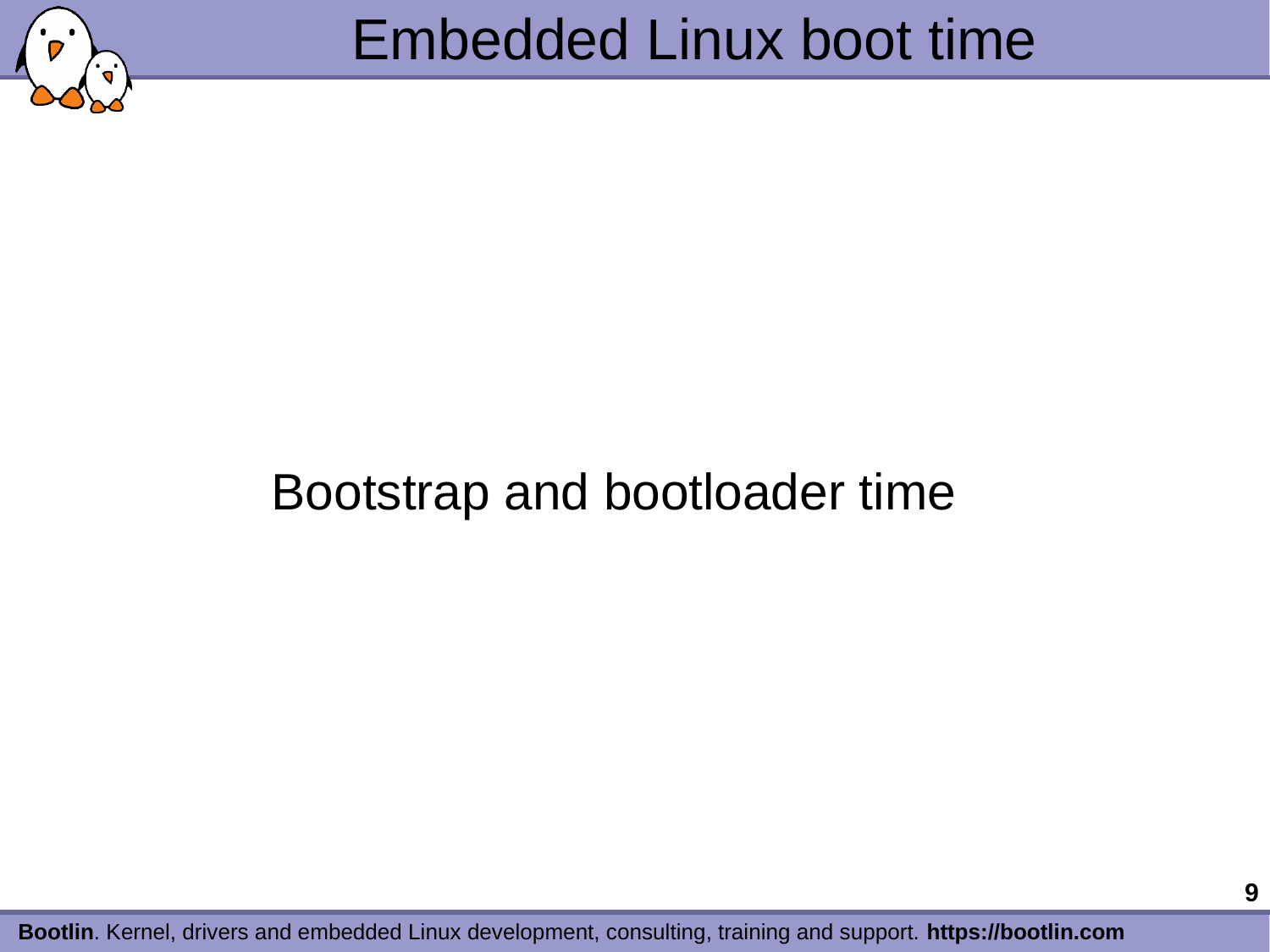

#### **From Tim Bird** <http://elinux.org/Grabserial>

- A simple script to add timestamps to messages coming from a serial console.
- ▶ Key advantage: starts counting very early (bootstrap and bootloader)
- Another advantage: no overhead on the target, because run on the host machine.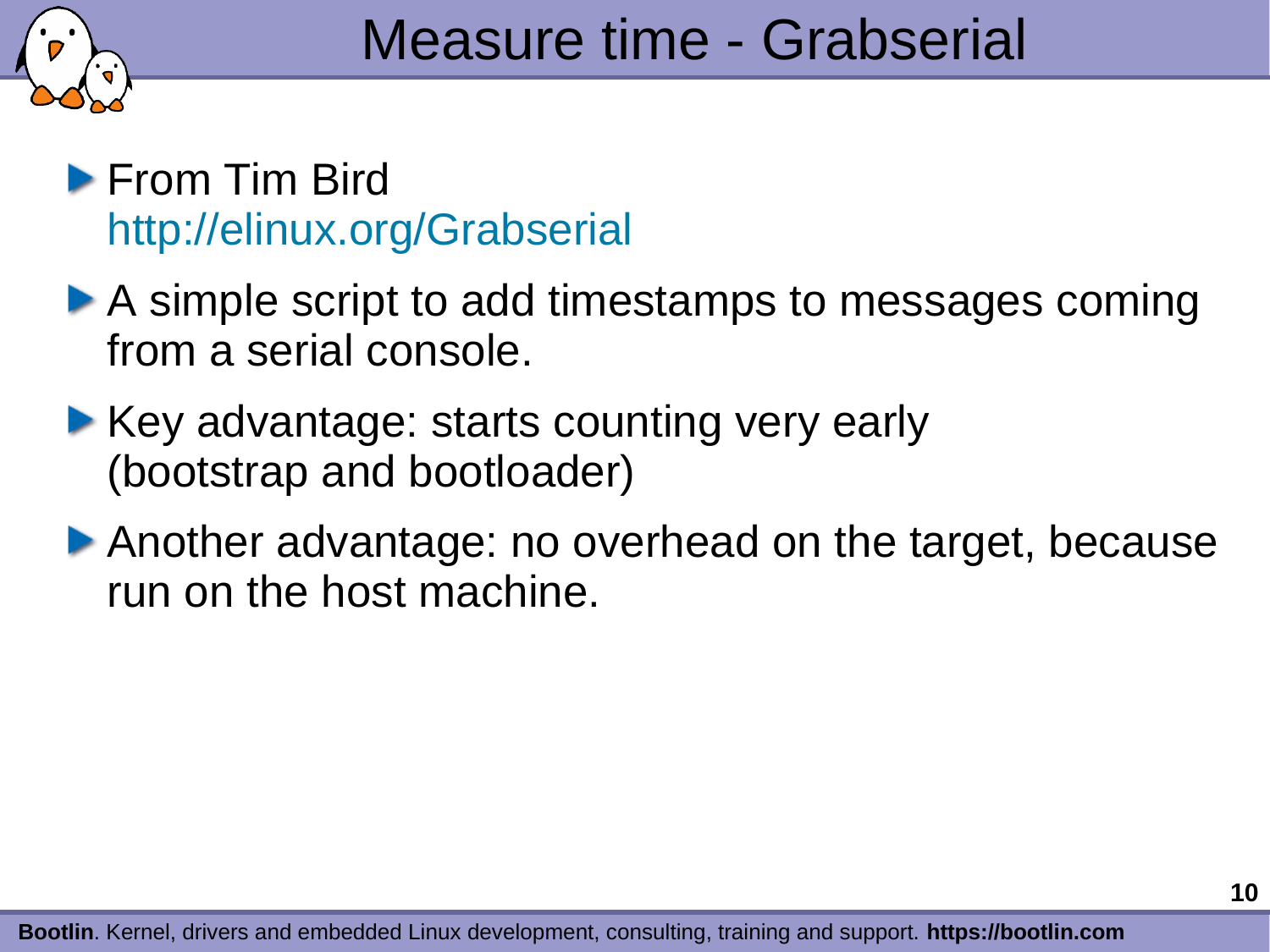

U-Boot is full of features for development and debugging

- ▶ U-Boot boot delay
- **Recompile U-boot without Ethernet, USB, filesystems...**
- **You can even disable the console.**

You could even switch to a simpler boot loader (more expensive)

- ▶ Qi bootloader from OpenMoko <http://gitorious.org/+0xlab/0xlab-bootloader/qi-bootloader>
- **BareBox supports an increasing number of boards** [http://barebox.org](http://barebox.org/)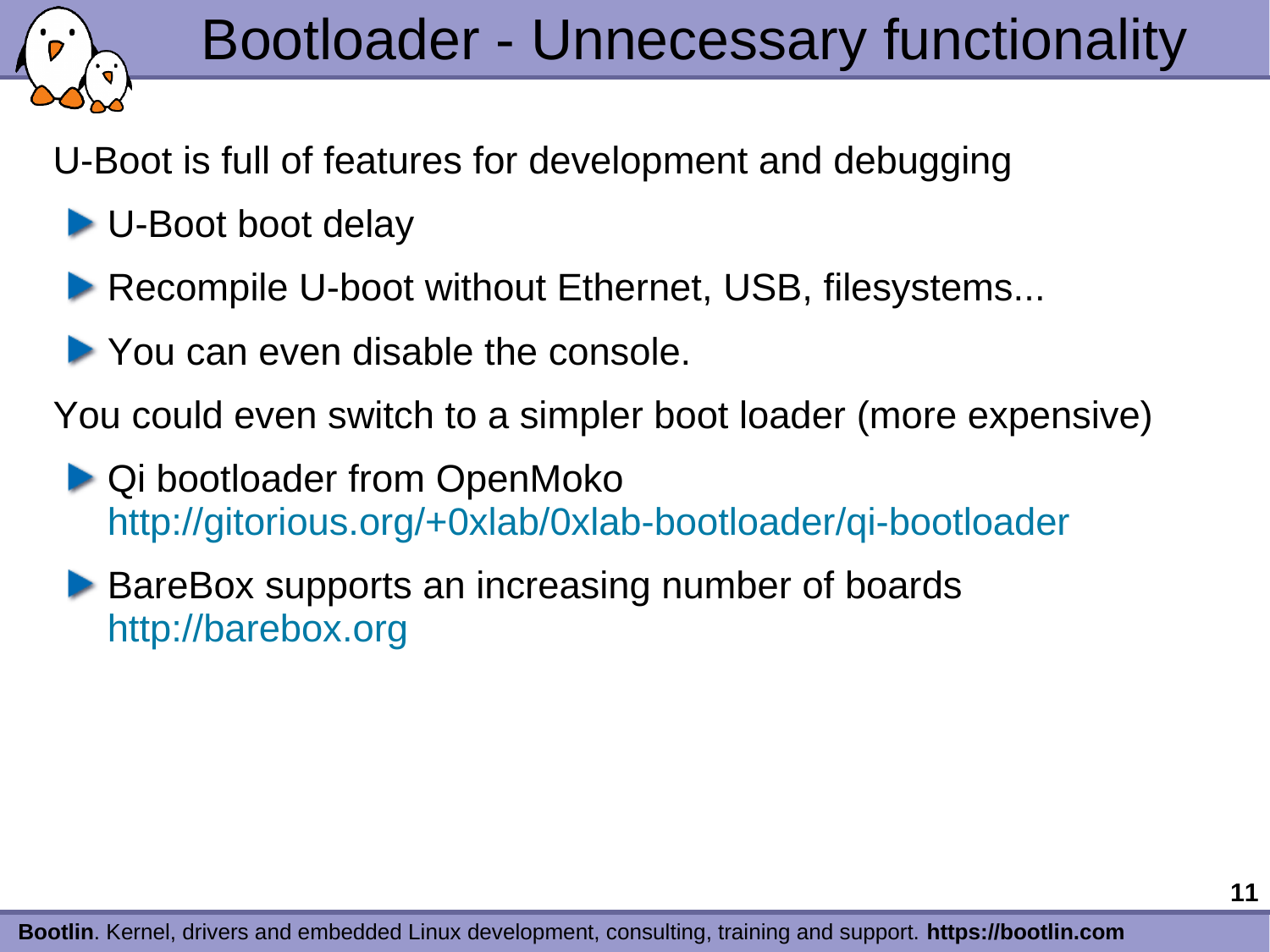

Accelerate kernel copy to RAM

- Rebuild the kernel with CONFIG CC\_OPTIMIZE\_FOR\_SIZE
- Rebuild the kernel without unneeded drivers and features: A smaller kernel is faster to copy. See our later slide about kernel size reduction.
- Depending on flash read throughput and CPU performance, choose between various kernel compression schemes:
	- **Czip**
	- **Bzip2**
	- **LZMA**
	- ▶ XZ (improved LZMA compression for executable code)
	- No compression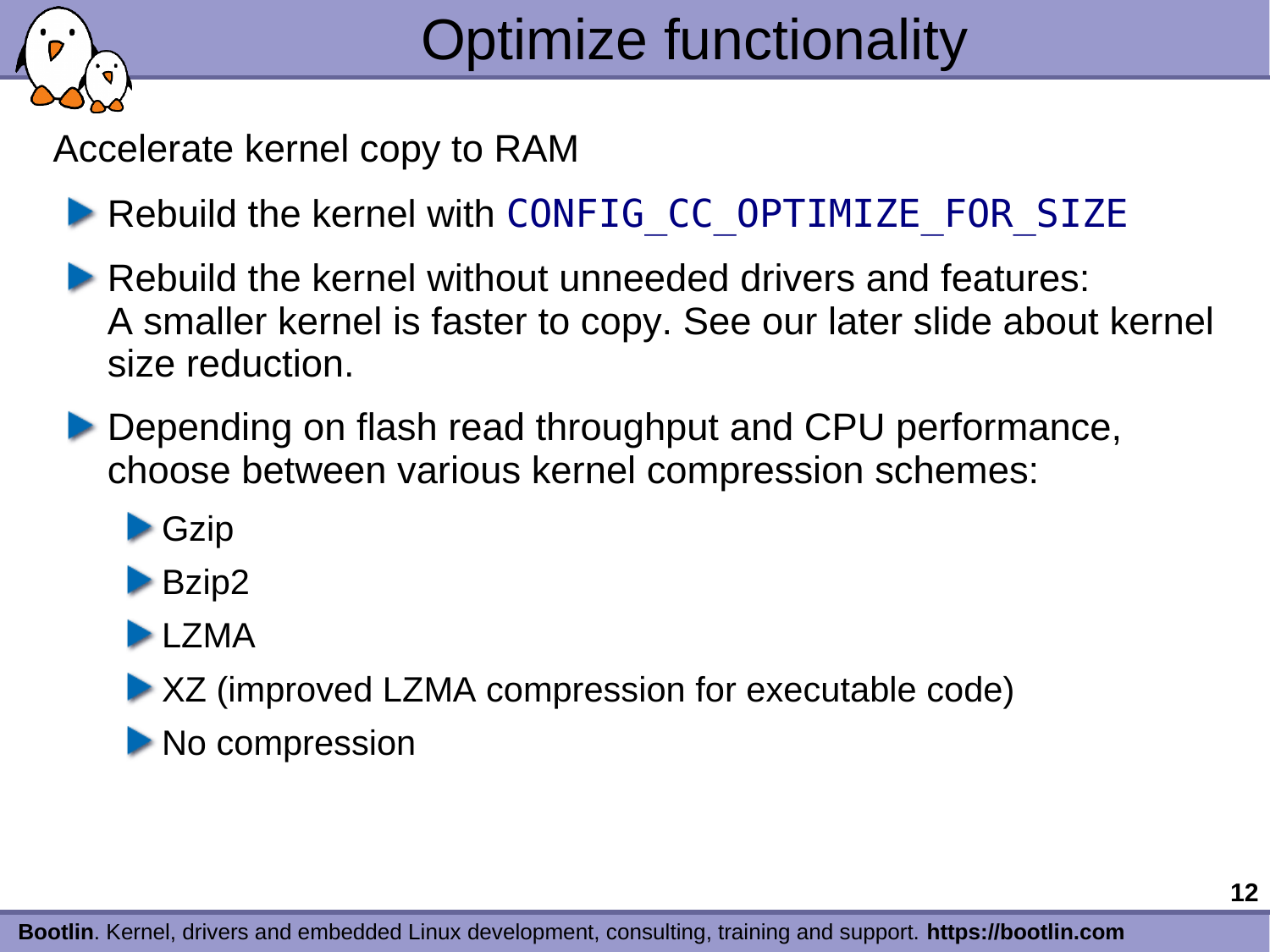

- **LZO** is a compression algorithm that is much faster than Gzip and other compressors, at the cost of a slightly degraded compression ratio (+10%)
- ▶ Albin Tonnerre from Bootlin added support for LZO compressed kernels. See <http://lwn.net/Articles/350985/>

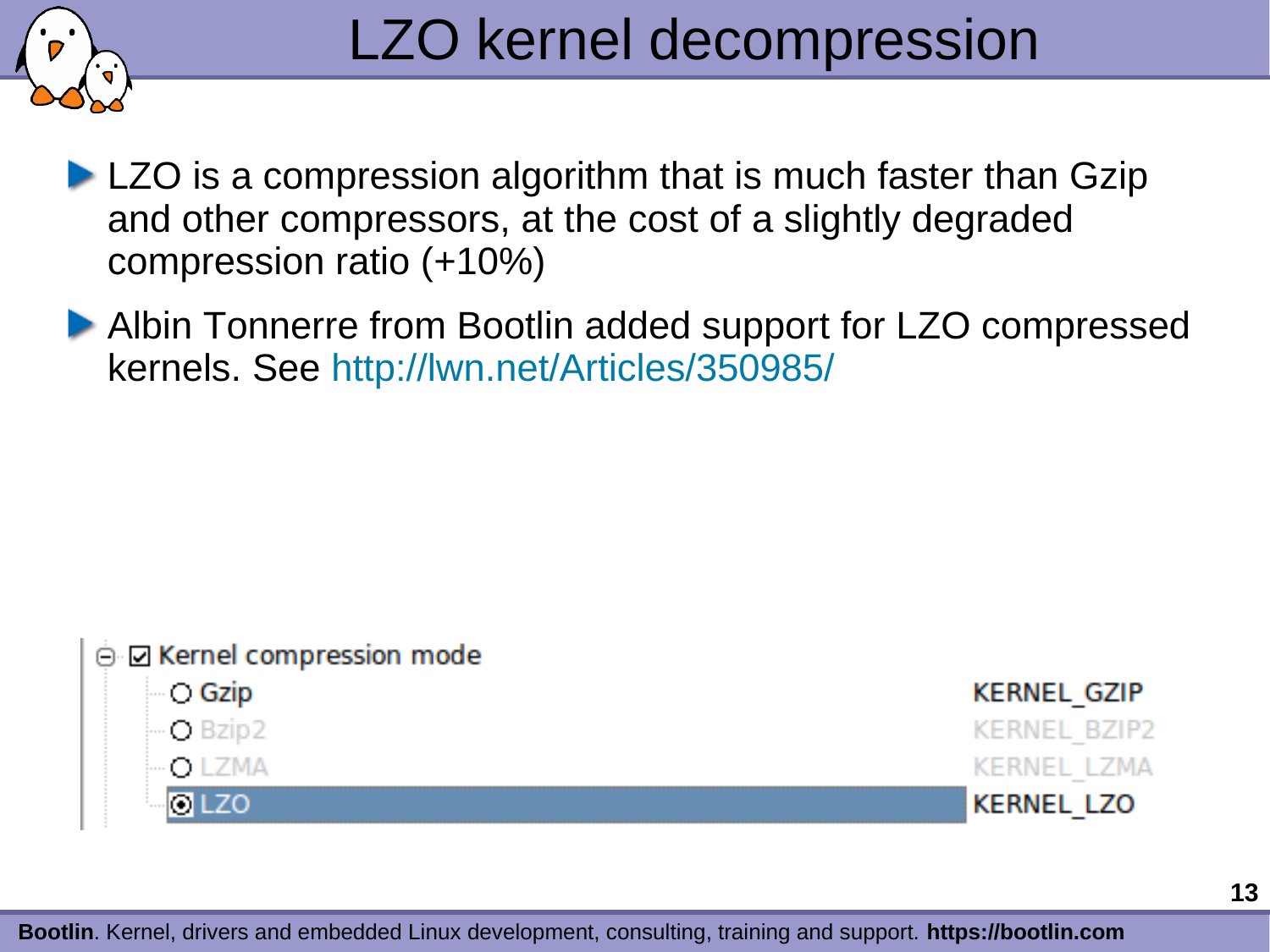

|                                         | Gzip   | <b>LZO</b> | <b>Uncompressed</b> |
|-----------------------------------------|--------|------------|---------------------|
| <b>Kernel size</b>                      | 1.33Mb | 1.45Mb     | 2.45Mb              |
| <b>Bootloader +</b><br>kernel load time | 0.30s  | 0.33s      | 0.60 <sub>s</sub>   |
| <b>Early kernel init</b><br>time        | 0.52s  | 0.33s      | 0.02s               |
| <b>Total time</b>                       | 0.82s  | 0.66s      | 0.62s               |

▶ Bzip2, LZMA and XZ are not tested here but are slower than Gzip and LZO

▶ See <https://bootlin.com/blog/lzo-kernel-compression/>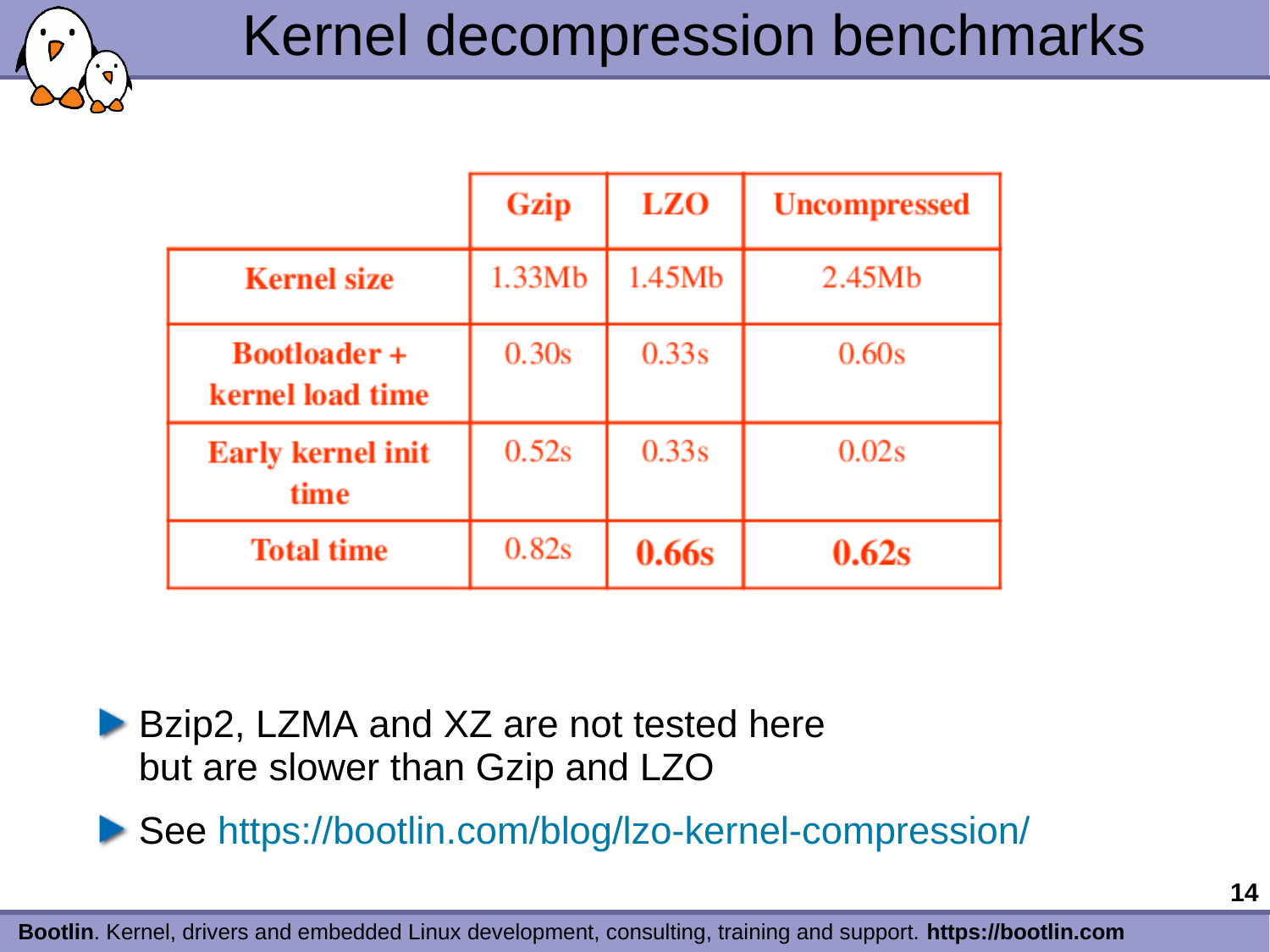

In our AT91 case

- $\blacktriangleright$  Idea: make a slight change to the bootstrap code to directly load and execute the Linux kernel image instead of the U-boot one.
- **Rather straightforward when boot U-boot and** the kernel are loaded from NAND flash.
- **Requires to hardcode the kernel command line** in the kernel image (CONFIG CMDLINE)
- Requires more development work when U-boot is loaded from a different type of storage
- **Time savings: about 2 s**

<https://bootlin.com/blog/at91bootstrap-linux/>

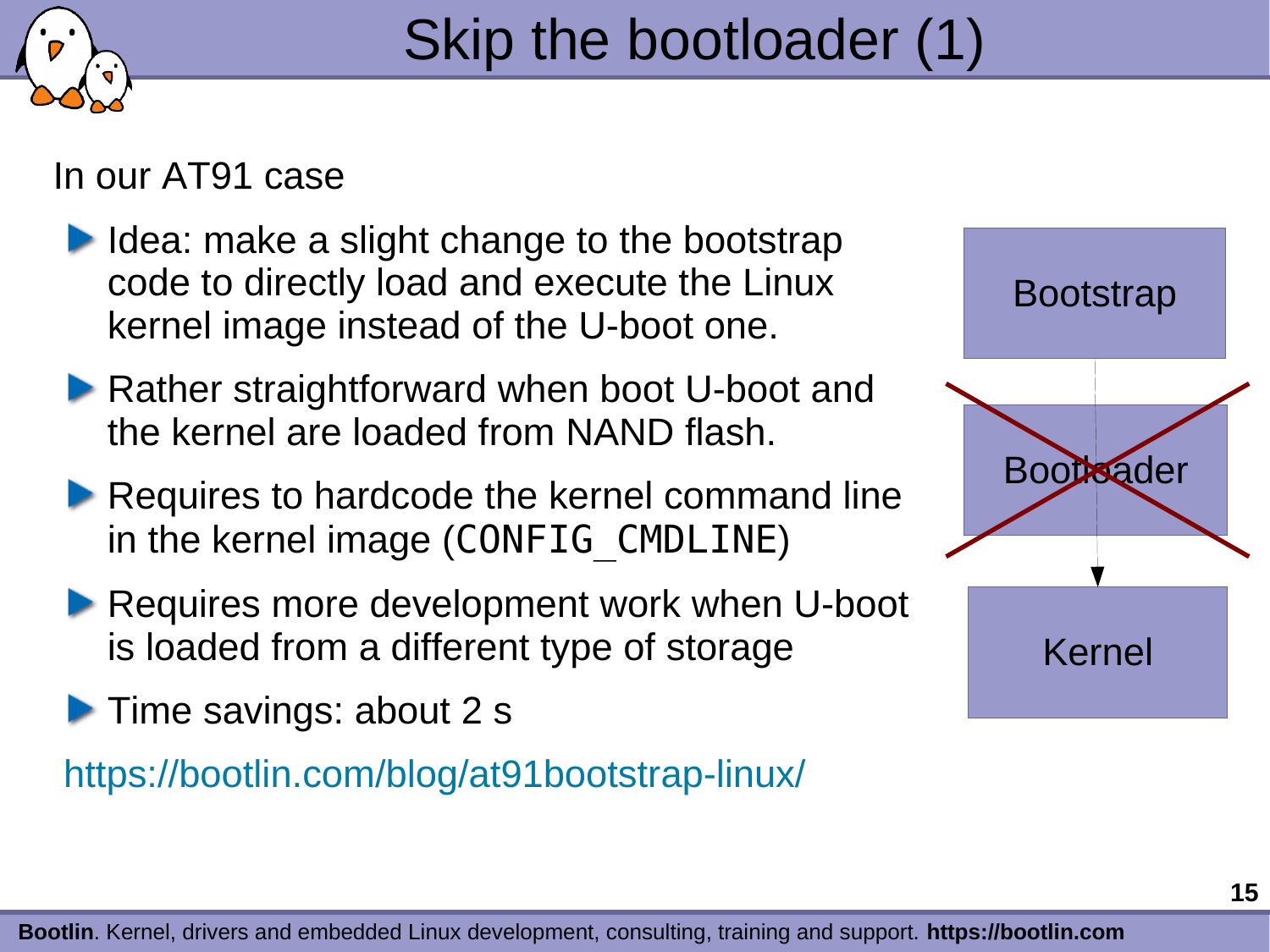

# Skip the bootloader (2)



**Bootlin**. Kernel, drivers and embedded Linux development, consulting, training and support. **https://bootlin.com**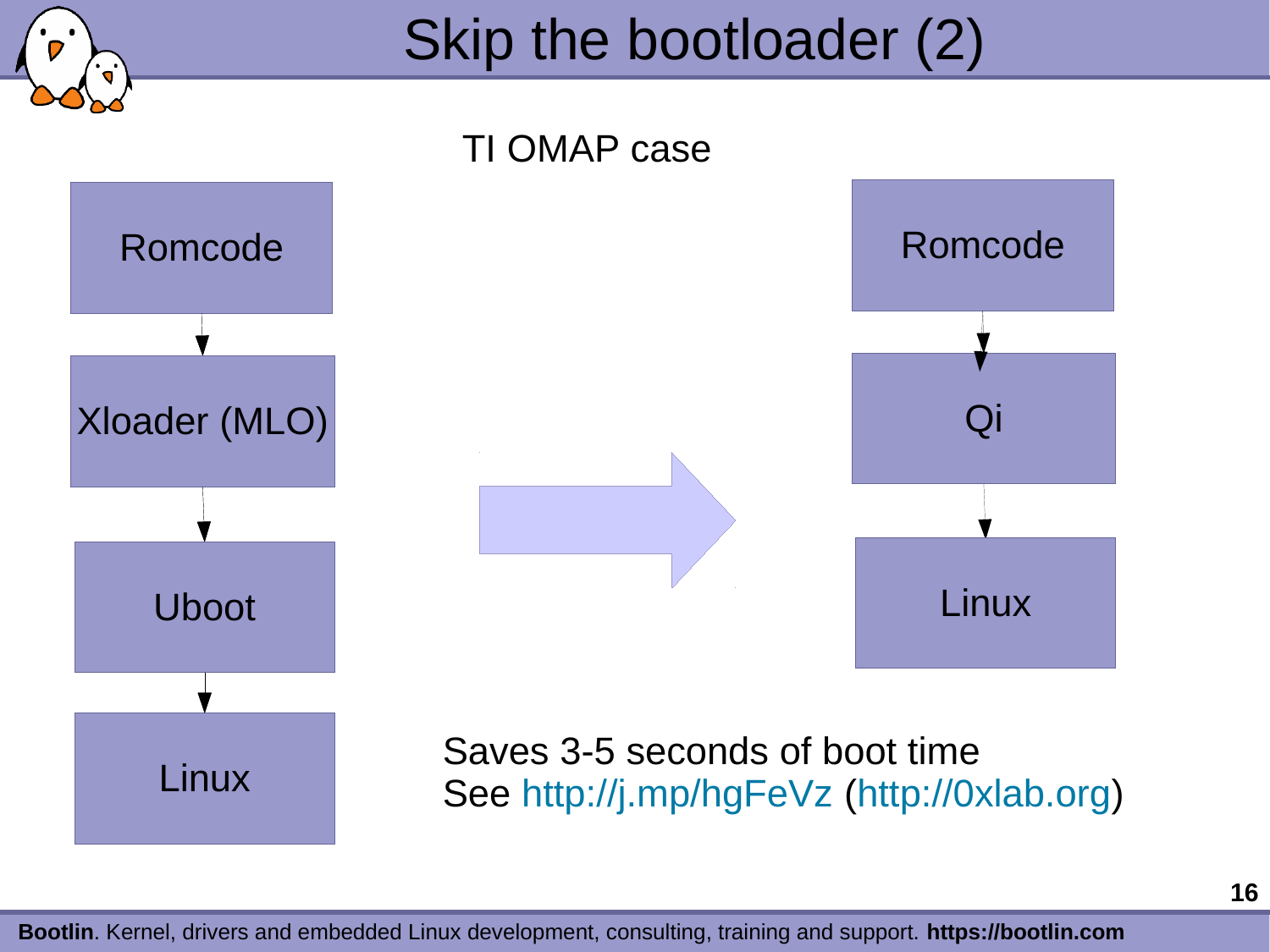

# Embedded Linux boot time

# Kernel boot time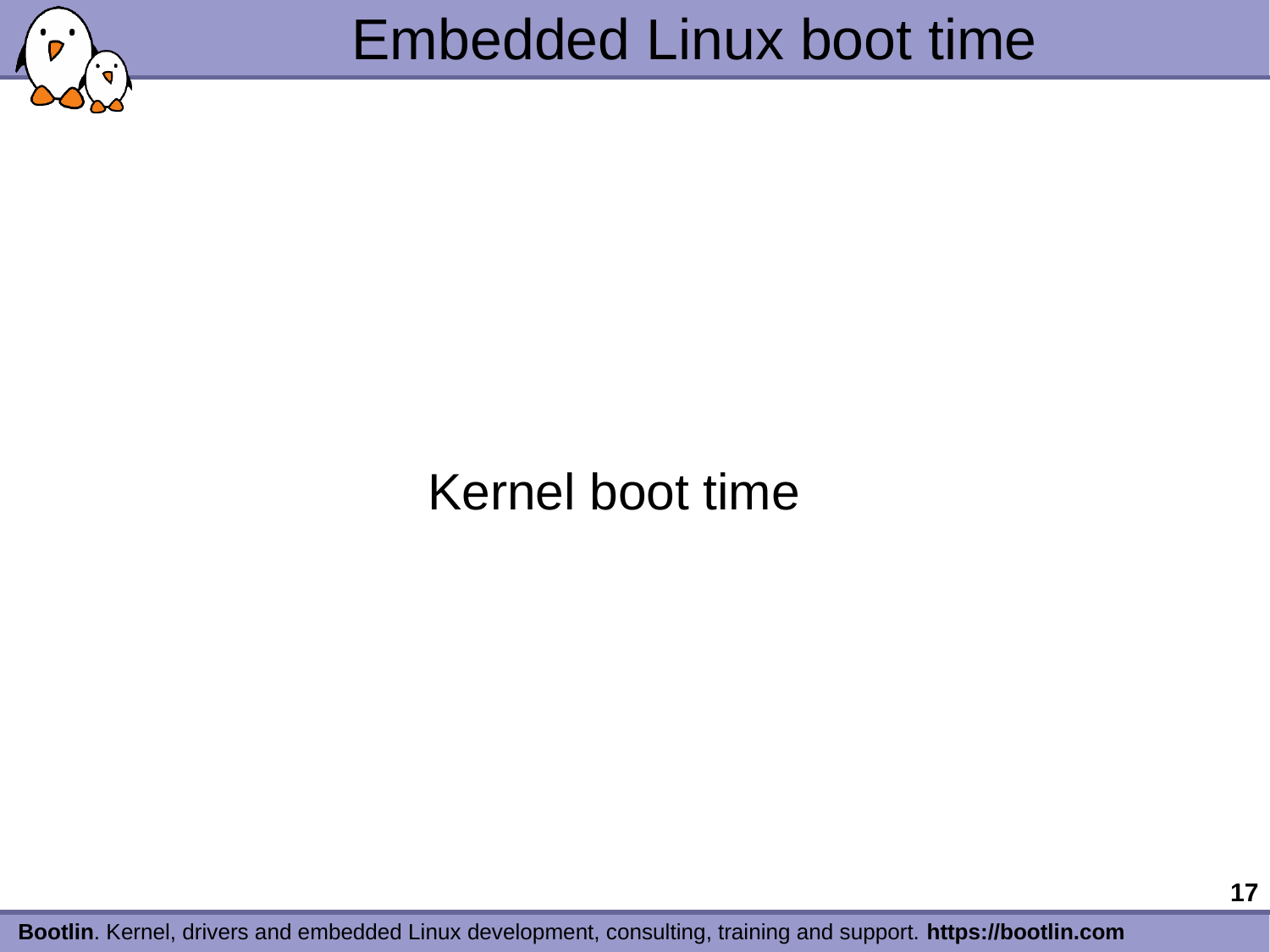

#### CONFIG\_BOOT\_TRACER in kernel configuration

- Introduced in Linux 2.6.28 Based on the ftrace tracing infrastructure
- Allows to record the timings of initcalls
- Boot with the initcall debug and  $print$ k.time=1 parameters, run dmesq  $>$  boot. log and on your workstation, run cat boot.log | perl scripts/bootgraph.pl > boot.svg to generate a graphical representation

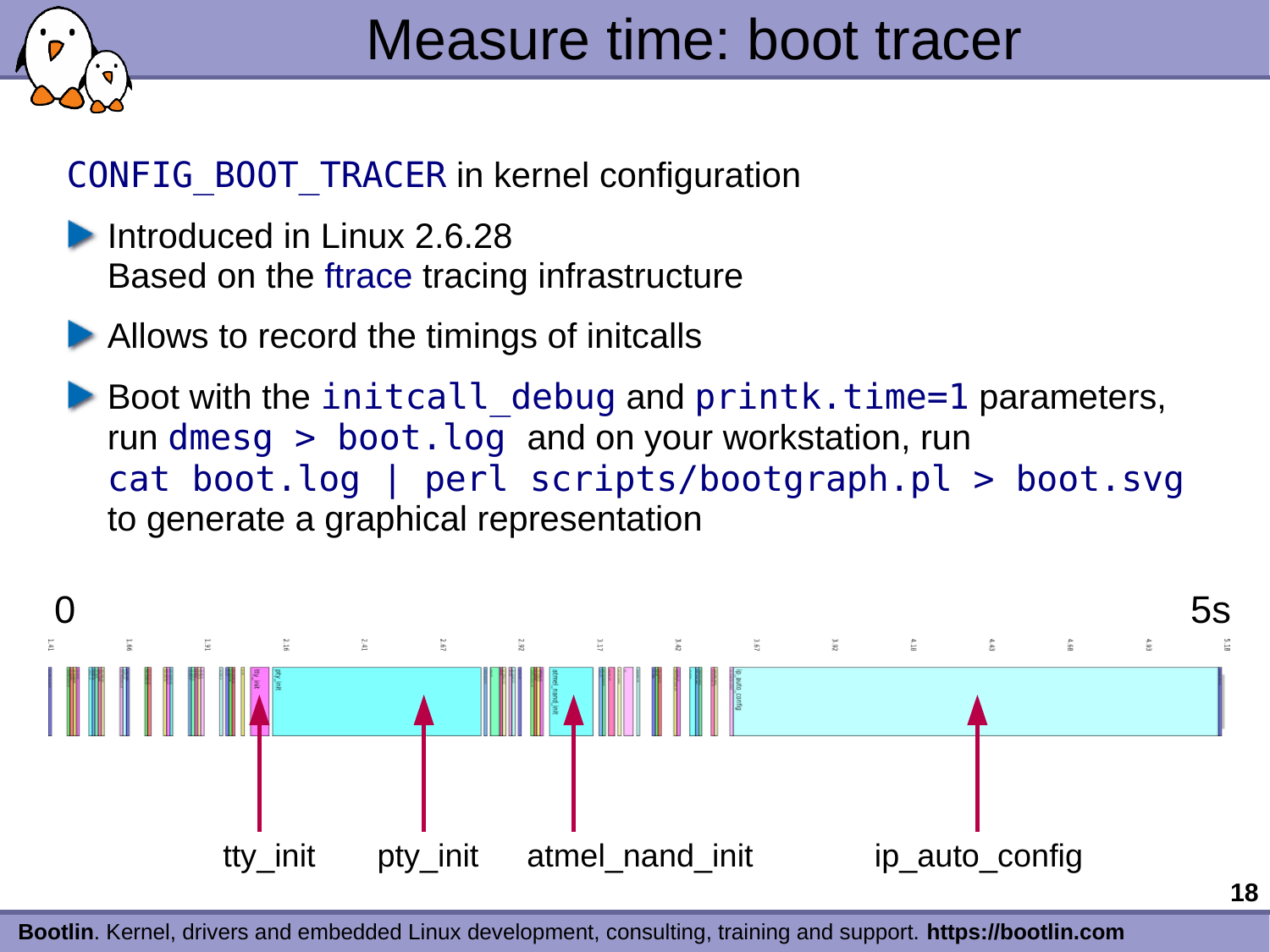Kernel - Remove unnecessary functionality

- Make sure you have no unused kernel drivers If devices are not in the critical boot path, load their drivers later.
- ▶ Also remove unused networking protocols, filesystems, debugging features...
- If you have a dedicated system, you can even disable standard kernel features with CONFIG\_EXPERT (previously CONFIG\_EMBEDDED)
- **If possible, disable support for loadable kernel modules and** make all your drivers static (smaller kernel once more)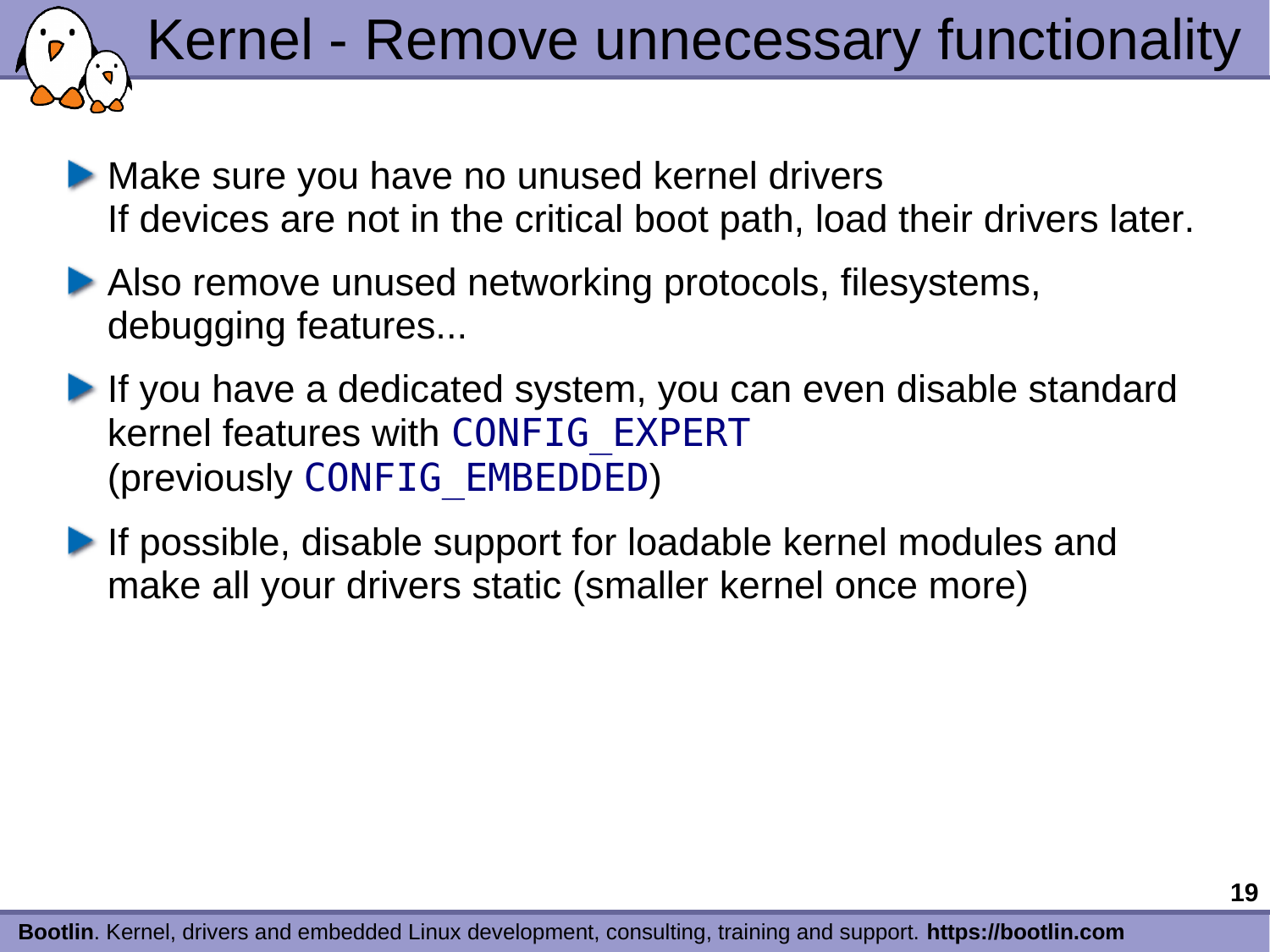Removing functionality: console output

- The output of kernel bootup messages to the console takes time! Even worse: scrolling up in framebuffer consoles! Console output not needed in production systems.
- $\blacktriangleright$  Console output can be disabled with the quiet argument in the Linux kernel command line (bootloader settings)
- Example: root=/dev/ram0 rw init=/startup.sh quiet
- ▶ You can still see the messages through the dmesg command. See [http://elinux.org/Disable\\_Console](http://elinux.org/Disable_Console)



**Bootlin**. Kernel, drivers and embedded Linux development, consulting, training and support. **https://bootlin.com**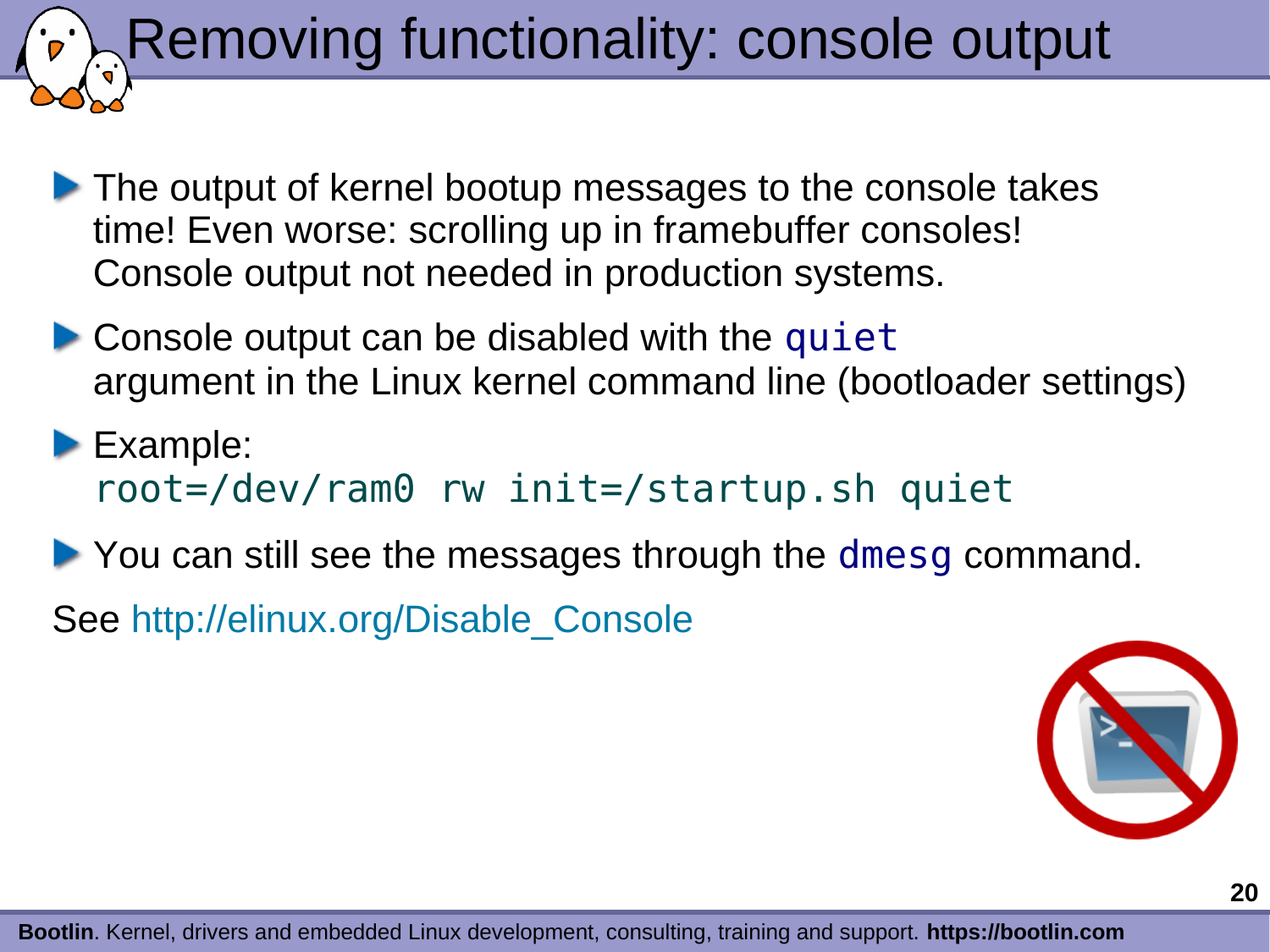

- Stopped initializing the IP address on the kernel command line (old remains from NFS booting, was convenient not to hardcode the IP address in the root filesystem.)
- Instead, did it in the /etc/init.d/rcS script.

This saved 1.56 s!

▶ You will save even more if you had other related options in your kernel (DHCP, BOOP, RARP)

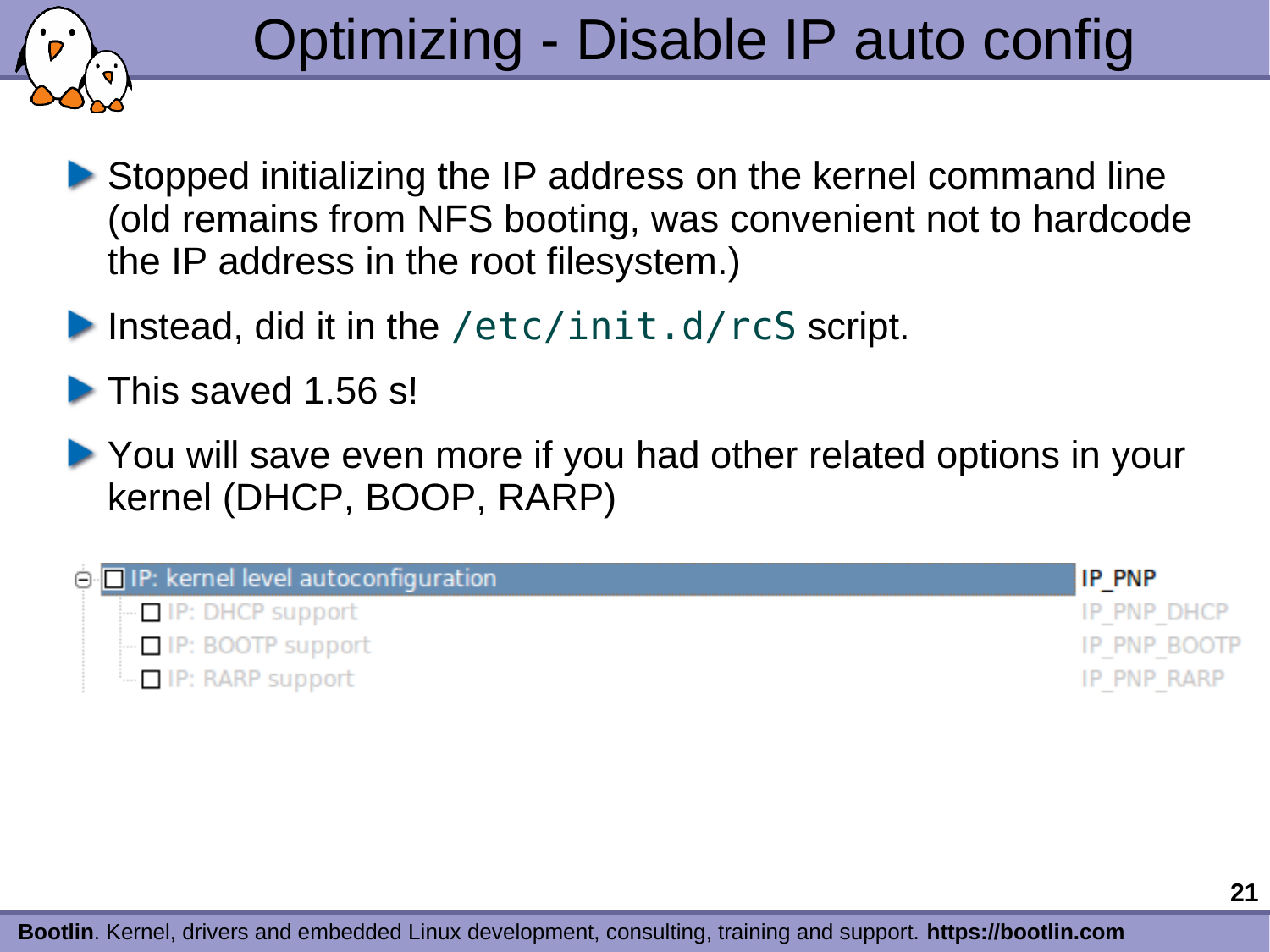# Optimizing - Reducing the number of PTYs

**PTYs are needed for remote terminals (through SSH)** They are not needed in our dedicated system!

- The number of PTYs can be reduced through the CONFIG\_LEGACY\_PTY\_COUNT kernel parameter. If this number is set to 4, we save 0.63 s.
- As we're not using PTYs at all in our production system, we disabled them with completely with CONFIG LEGACY PTYS. We saved 0.64 s.
- $\blacktriangleright$  Note that this can also be achieved without recompiling the kernel, using the pty. legacy count kernel parameter.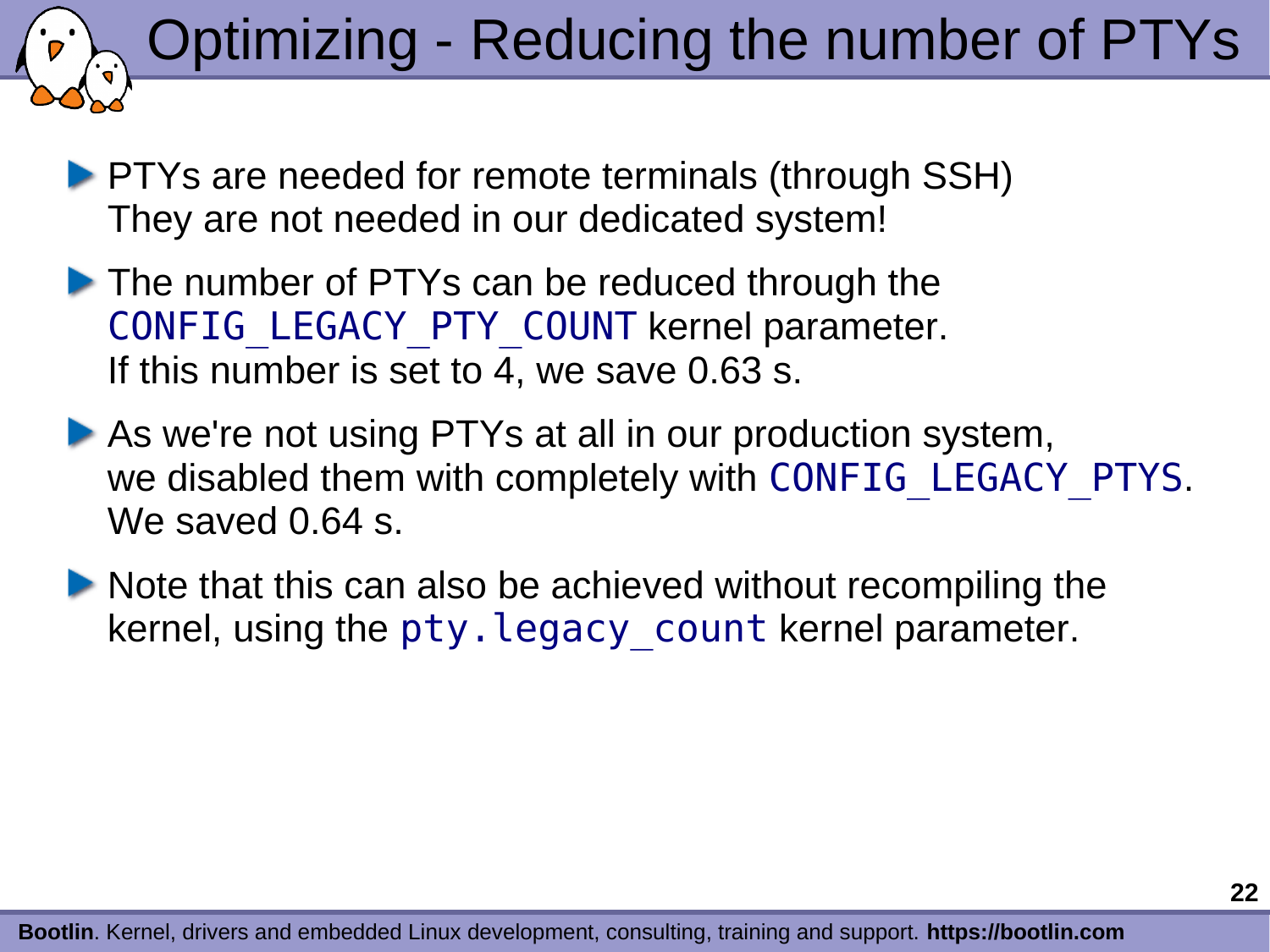

- The kernel and drivers probe the hardware at each boot. But the hardware is always the same!
- **Example: delay loop calibration:** 
	- ▶ At each boot, the Linux kernel calibrates a delay loop (for the udelay function). This measures a loops per jiffy (lpj) value.
	- ▶ You just need to measure this once! Find the lpj value in kernel boot messages. Example:
- Calibrating delay loop... 99.73 BogoMIPS (lpj=498688)

At the next boots, start Linux with the below option: lpj=<value>

It saved us  $0.18$  s

▶ Check kernel drivers for probing parameters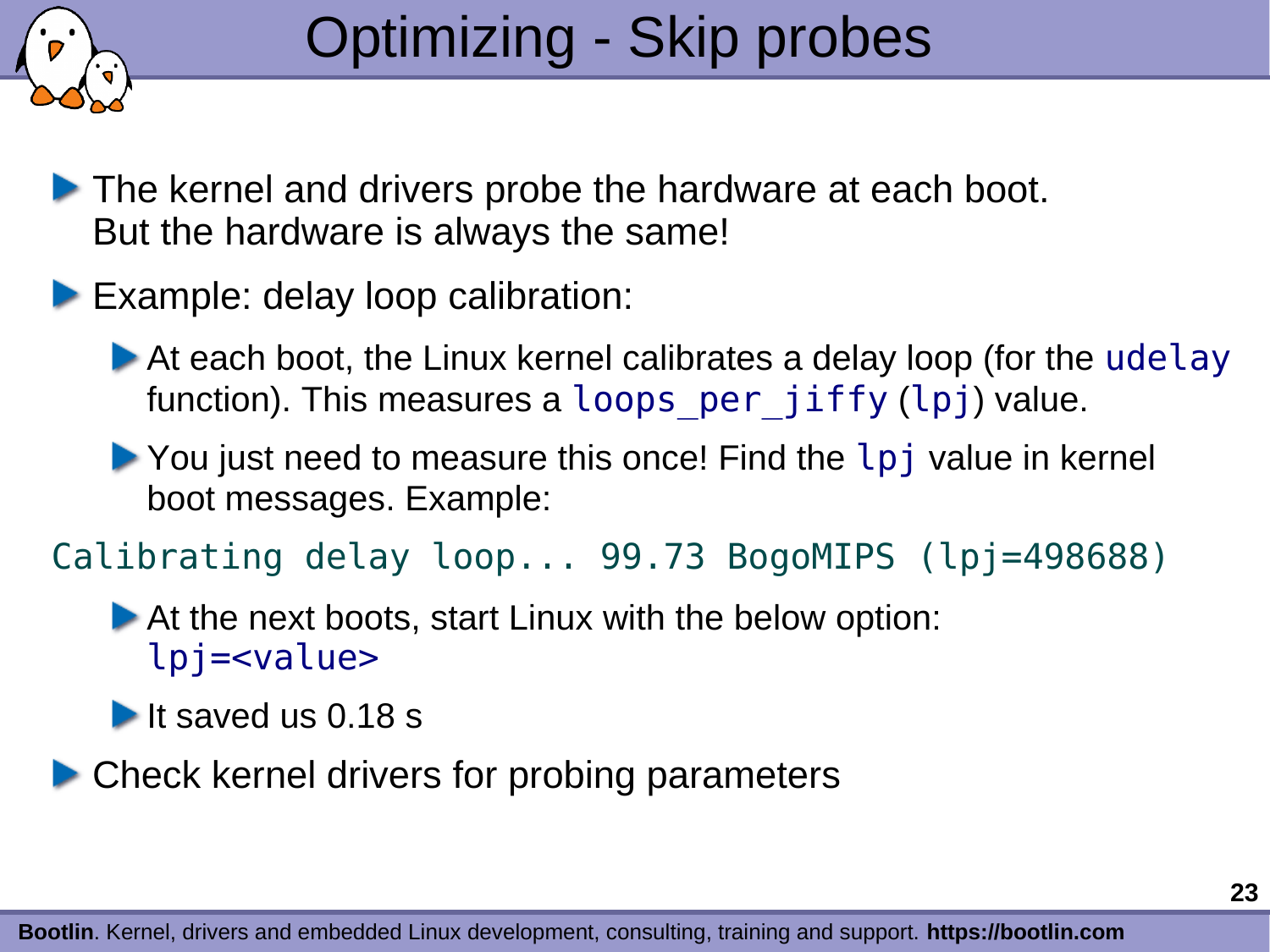# Optimizing filesystem performance

The time to mount the root filesystem is a major component of kernel boot time.

**JFFS2 example:** 

CONFIG\_JFFS2\_SUMMARY dramatically reduces mount time. No longer needed to scan the whole filesystem at mount time, because collected information is now stored in flash.

Switching this on saved 27.86 s!

▶ Very cheap to switch to other filesystems. See our benchmarks and presentation on http://elinux.org/Flash\_Filesystem Benchmarks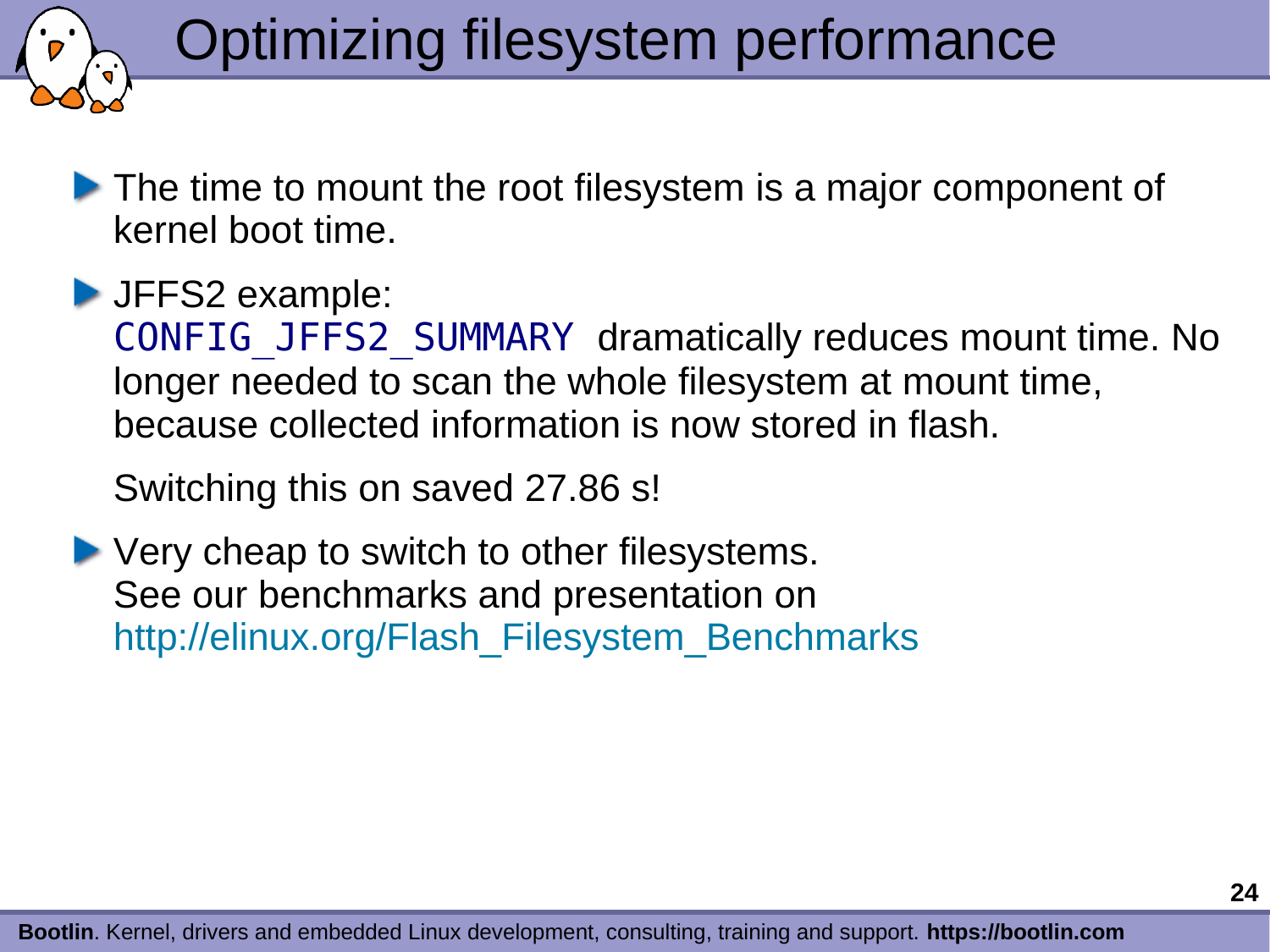

# Initramfs: the silver bullet

- **Linux can boot on an intermediate root filesystem in RAM, called** the initramfs. Its contents can be included in the kernel image.
- ▶ Using the file cache, this filesystem doesn't need any drivers to work (no filesystem driver, no disk driver). Hence, it can be accessed very early in the kernel boot process.
- **This allows to be in userspace within a few hundred milliseconds** after power on.
- System builders use it to show very early signs of life, such as a splashscreen. Even if the boot process isn't complete yet, this definitely helps with user perception.
- Use LZO Initramfs compression to save time: (INITRAMFS\_COMPRESSION\_LZO)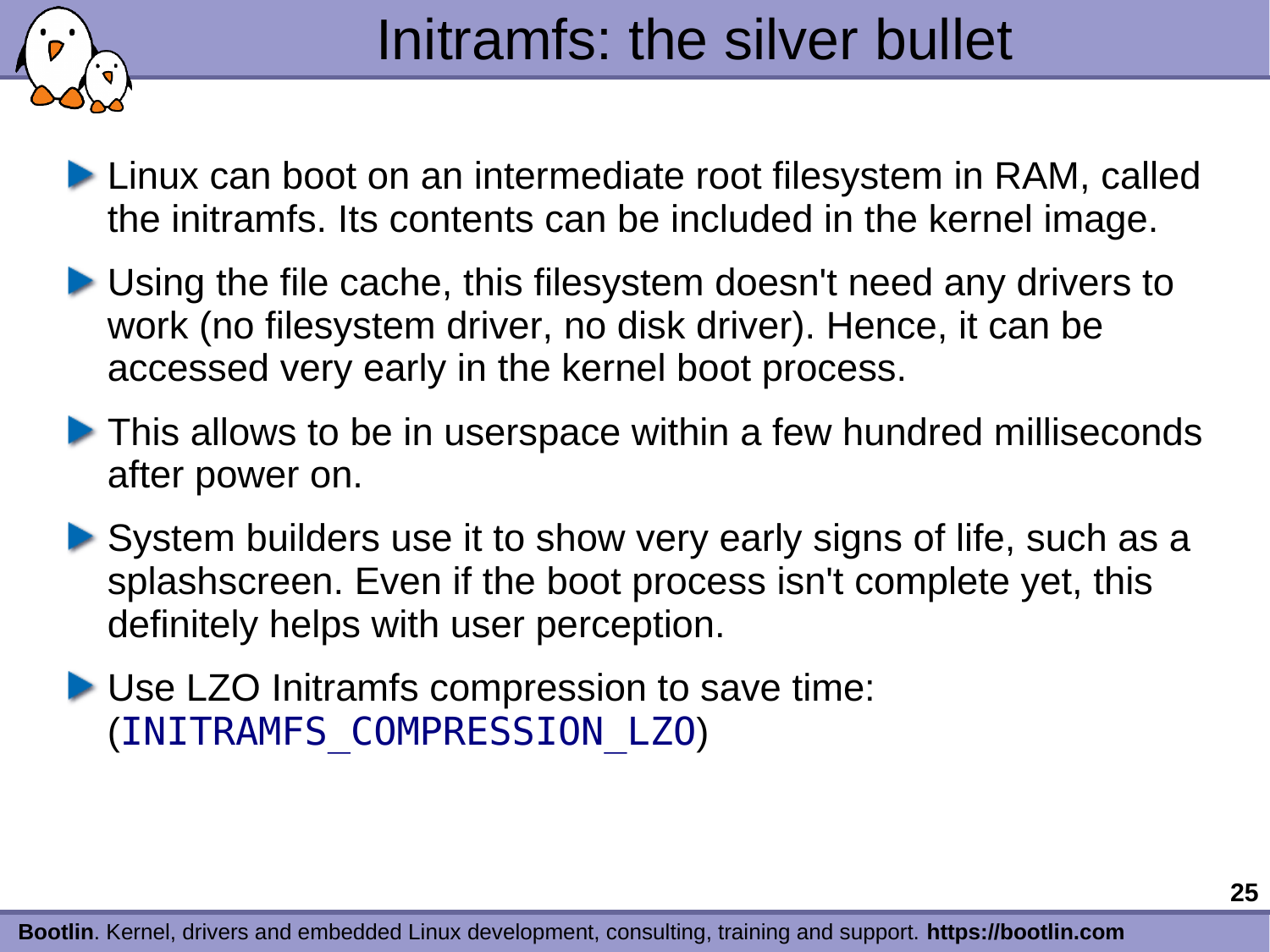

- NAND: just check for bad blocks once Atmel: see <http://patchwork.ozlabs.org/patch/27652/>
- **Fast boot, asynchronous initcalls in drivers** <http://lwn.net/Articles/314808/> Mainlined, but API still used by very few drivers. Mostly useful when your CPU has idle time in the boot process.
- ▶ Use deferred initcalls See http://elinux.org/Deferred Initcalls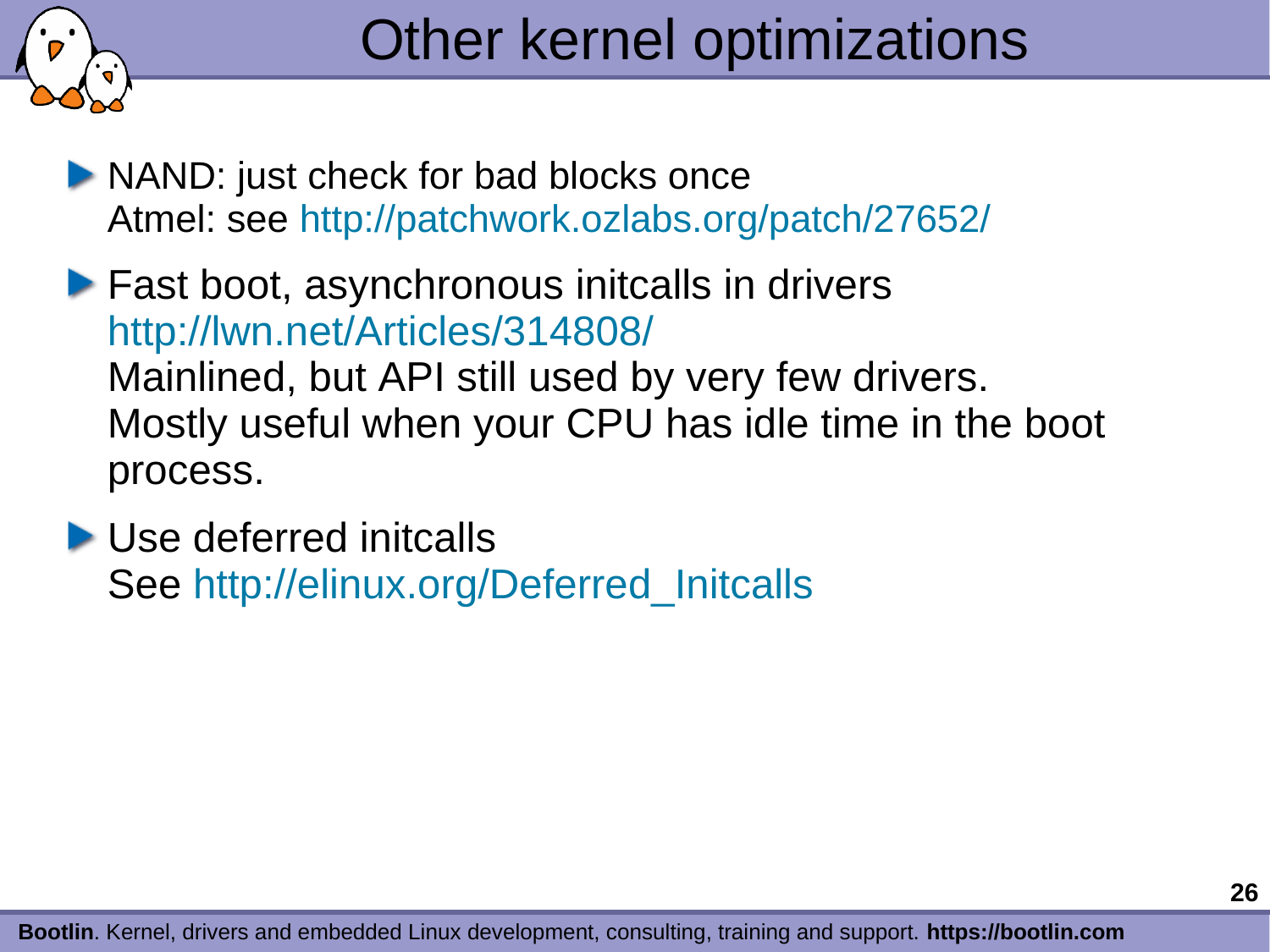

# Embedded Linux boot time

## Userspace boot time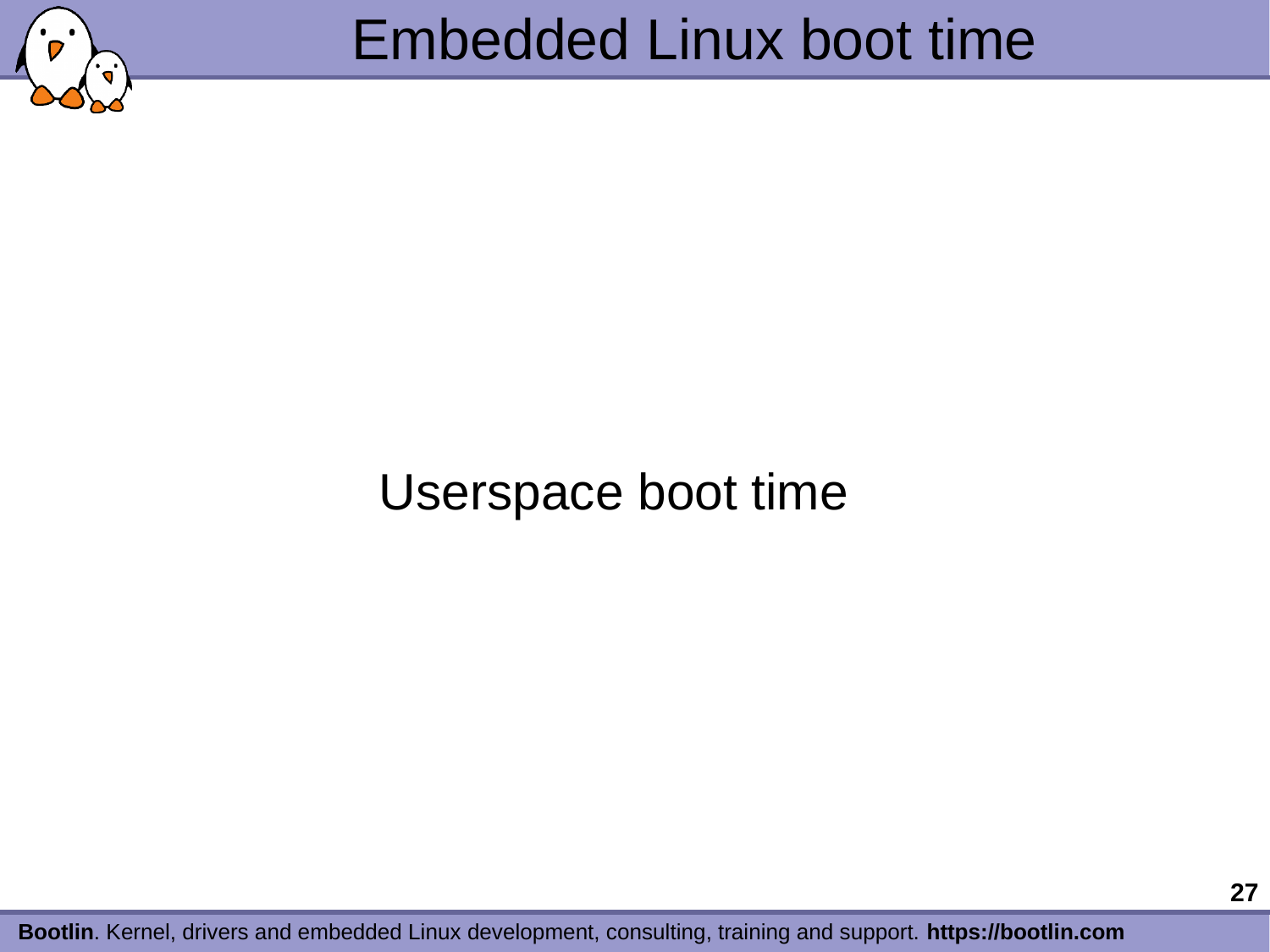

- If you are using Grabserial, you can still send message to the kernel console from your applications, by writing to /dev/kmsg.
- Use utilities to track processes run in the boot sequence: <http://elinux.org/Bootchart>

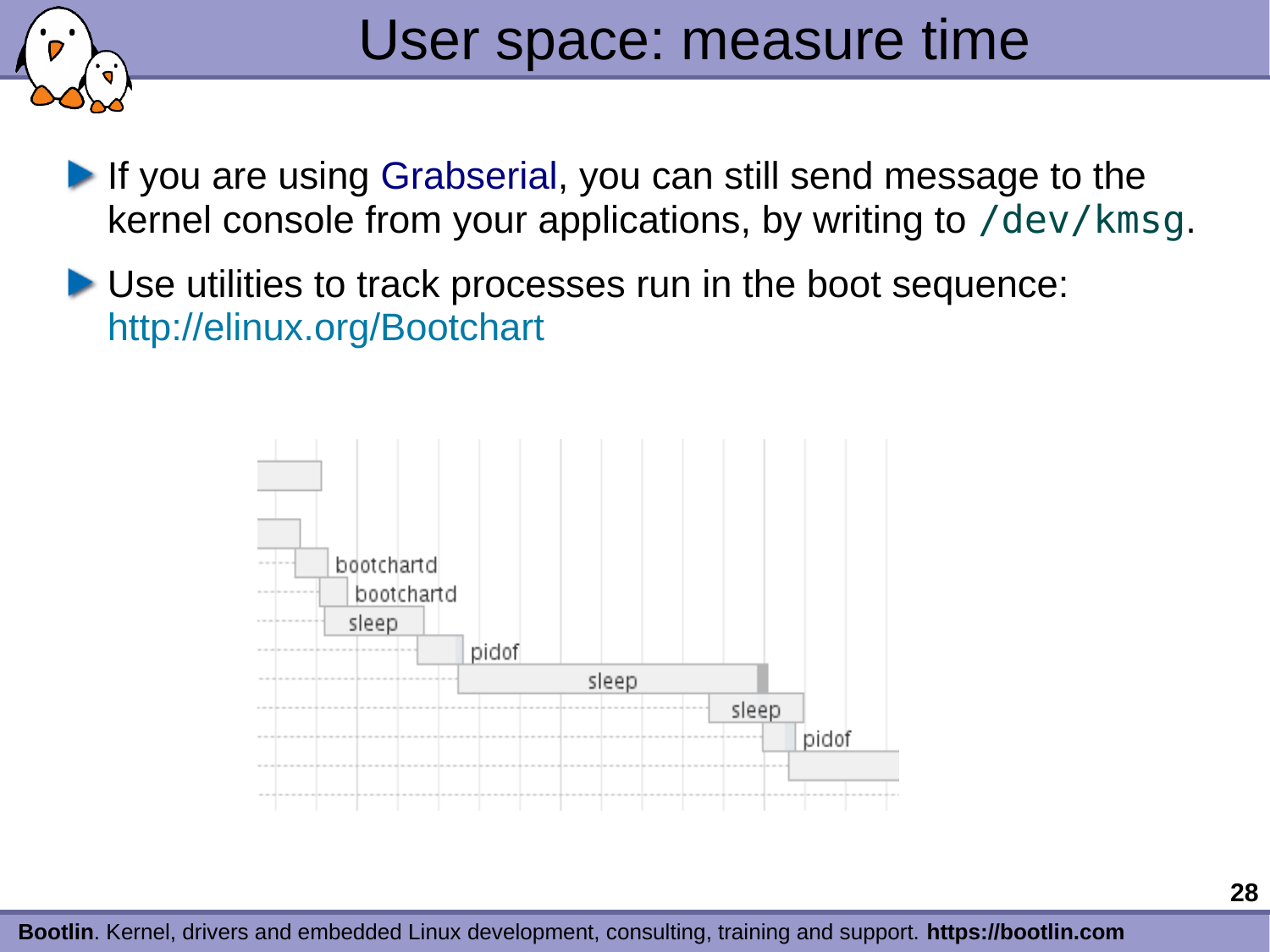

System call tracer <http://sourceforge.net/projects/strace/>

- **Mainly useful for your main application**
- ▶ Can be built by your cross-compiling toolchain generator (crosstool-ng for example)
- Allows to see what any of your processes is doing: accessing files, allocating memory... Very useful to detect waste of time.
- **Usage:** 
	-

strace <command> (starting a new process) strace -p<pid> (tracing an existing process)

See man strace for details.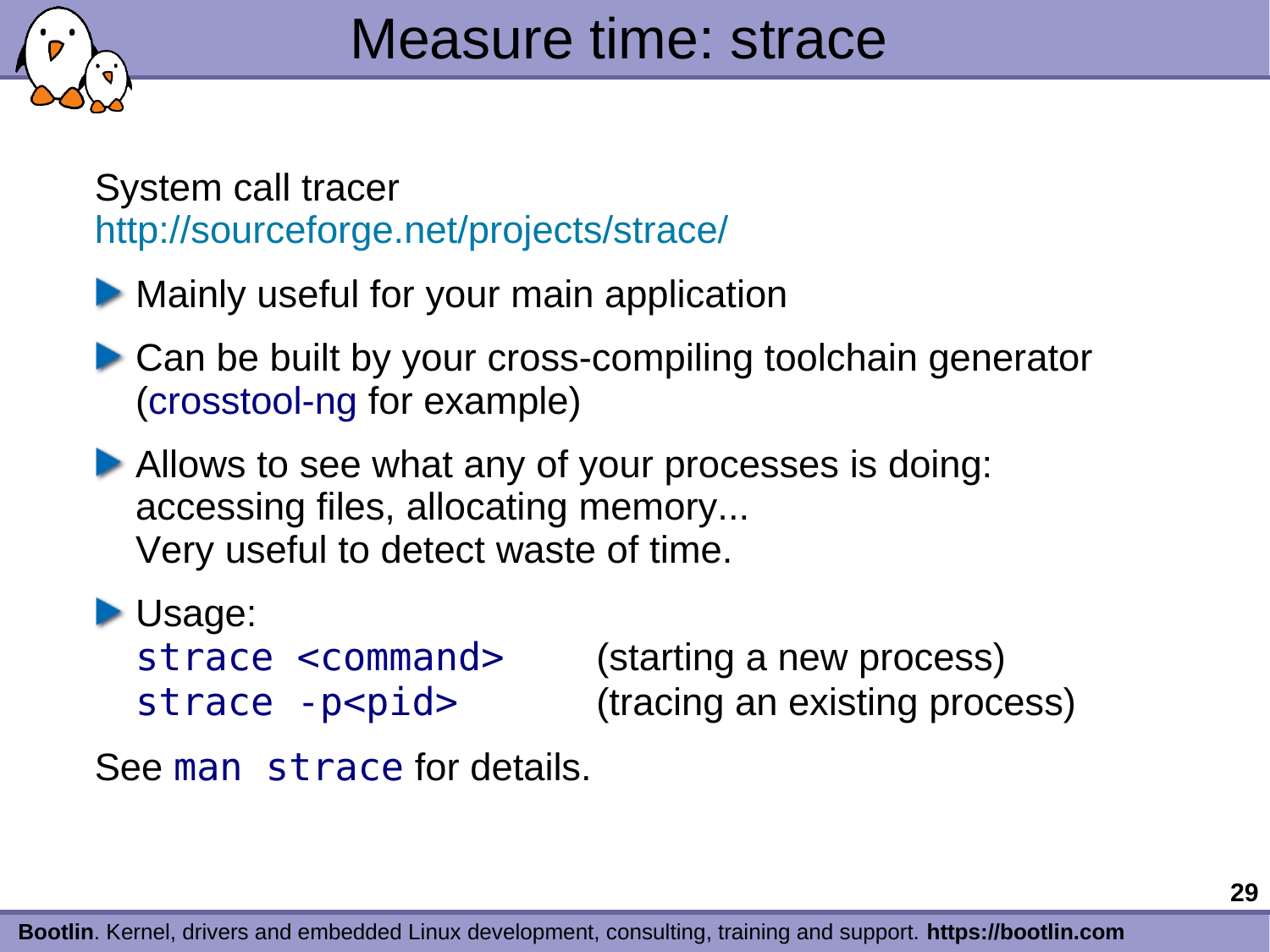

> strace cat Makefile execve("/bin/cat", ["cat", "Makefile"],  $[/* 38 \text{ vars } */$ ]) = 0  $brk(0) = 0x98b4000$  $access("/etc/Id.so.nohwcap", FOK)$  = -1 ENOENT (No such file or directory)  $mmap2(NULL, 8192, PROT" READIPROT" WRITE, MAP" PRIVATEIMAP' ANONYMOUS, -1, 0) =$ 0xb7f85000  $access("/etc/ld-so.preload", R OK)$  = -1 ENOENT (No such file or directory) open("/etc/ld.so.cache",  $0$  RDONLY) = 3 fstat64(3, {st mode=S IFREG|0644, st size=111585, ...}) = 0  $mmap2(NULL, 111585, PROT READ, MAP PRIVATE, 3, 0) = 0xb7f69000$  $close(3)$  = 0  $access("/etc/ld-so.nohwcap", FOK)$  = -1 ENOENT (No such file or directory) open("/lib/tls/i686/cmov/libc.so.6",  $0$  RDONLY) = 3 read(3, "\177ELF\1\1\1\0\0\0\0\0\0\0\0\0\3\0\3\0\1\0\0\0\320h\  $1\0004\00\00344"$ ..., 512) = 512 fstat64(3, {st mode=S IFREG|0755, st size=1442180, ...}) = 0  $mmap2(NULL, 14\overline{5}1632, \overline{P}ROT READ|PROT EXEC, MAP PRIVATE|MAP DENYWRITE, 3, 0) =$ 0xb7e06000 mprotect( $0xb7f62000$ , 4096, PROT NONE) = 0 mmap2(0xb7f63000, 12288, PROT READ|PROT WRITE, MAP PRIVATE|MAP FIXED| MAP DENYWRITE, 3,  $0x15c$  =  $0xb7f63000$ mmap2(0xb7f66000, 9840, PROT READ|PROT WRITE, MAP PRIVATE|MAP FIXED| MAP ANONYMOUS,  $-1, 0$ ) = 0xb7f66000  $close(3)$  = 0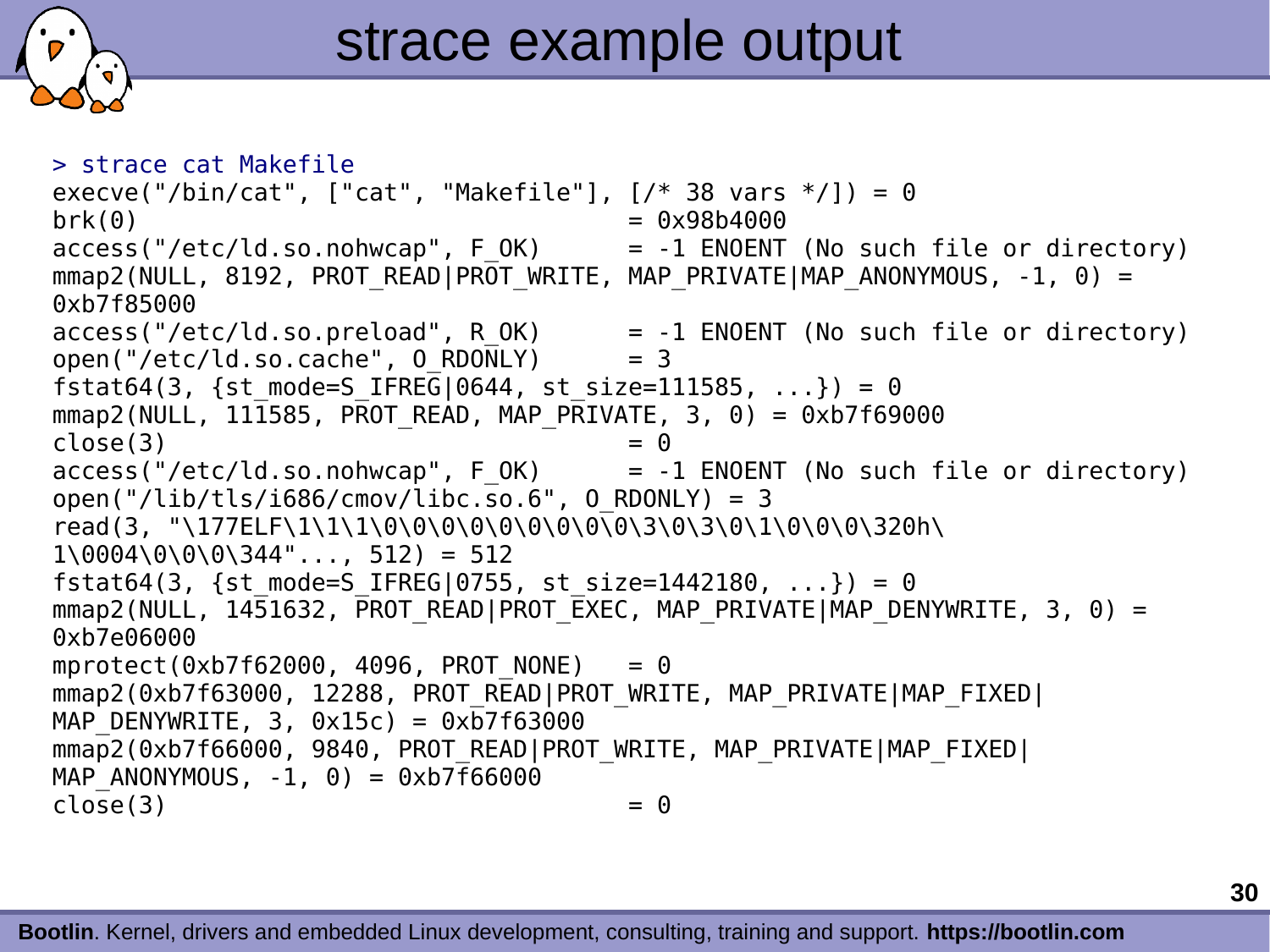

A tool to trace library calls used by a program and all the signals it receives

- ▶ Very useful complement to strace, which shows only system calls.
- ▶ Of course, works even if you don't have the sources
- Allows to filter library calls with regular expressions, or just by a list of function names.
- ▶ Manual page: <http://linux.die.net/man/1/ltrace>
- See <http://en.wikipedia.org/wiki/Ltrace> for details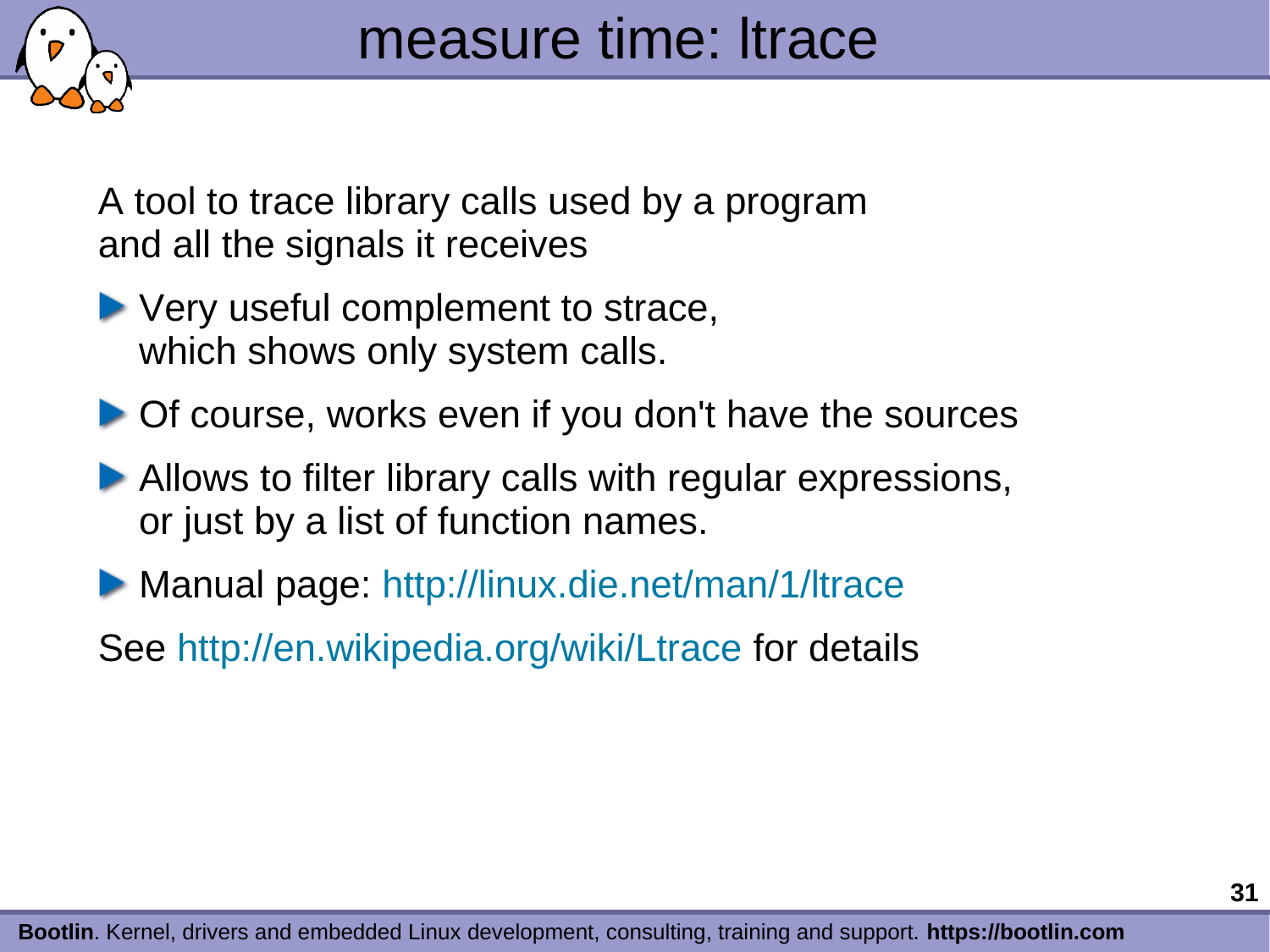

ltrace nedit index.html sscanf(0x8274af1, 0x8132618, 0x8248640, 0xbfaadfe8, 0) = 1  $sprint(f("const 0", "const %d", 0) = 7$  $\text{stromp}("startScan", "const 0")$  = 1  $\text{stromp}("ScanDistance", "const 0") = -1$  $\text{stromp}('const 200", 'const 0") = 1$  $strcmp("$list dialog button", "const 0") = -1$ strcmp("\$shell cmd status", "const  $0"$ ) = -1  $stromp("\$read status", "const 0") = -1$  $stromp("Ssearch end", "const 0")$  = -1 strcmp(" $\frac{1}{2}$ string dialog button", "const  $\theta$ ") = -1  $strcmp("frangeset list", "const 0") = -1$  $\text{stromp}("Scalltip ID", "const 0")$  = -1 ...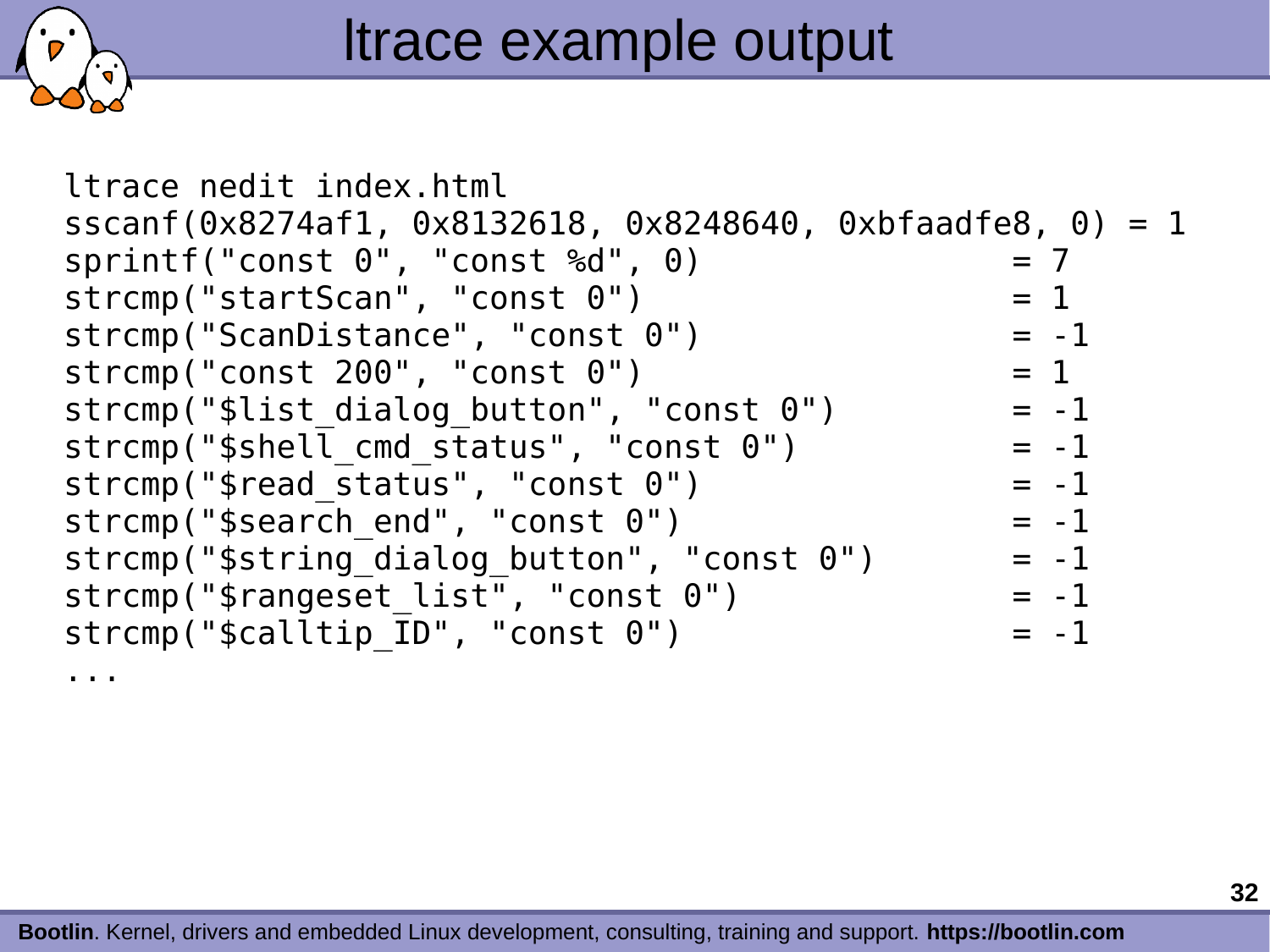

Example summary at the end of the ltrace output (-c option)

| Process 17019 detached |          |                       |       |  |                 |
|------------------------|----------|-----------------------|-------|--|-----------------|
| % time                 |          | seconds usecs/call    | calls |  | errors syscall  |
| 100.00                 | 0.000050 | 50                    |       |  | set thread area |
| 0.00                   | 0.000000 | $\Theta$              | 48    |  | read            |
| 0.00                   | 0.000000 | $\boldsymbol{\Theta}$ | 44    |  | write           |
| 0.00                   | 0.000000 | $\Theta$              | 80    |  | 63 open         |
| 0.00                   | 0.000000 | $\Theta$              | 19    |  | close           |
| 0.00                   | 0.000000 | $\boldsymbol{\Theta}$ |       |  | execve          |
| 0.00                   | 0.000000 | $\boldsymbol{\Theta}$ | 2     |  | 2 access        |
| 0.00                   | 0.000000 | $\Theta$              | 3     |  | brk             |
| 0.00                   | 0.000000 | 0                     |       |  | munmap          |
| 0.00                   | 0.000000 | 0                     |       |  | uname           |
| 0.00                   | 0.000000 | $\Theta$              |       |  | mprotect        |
| 0.00                   | 0.000000 | $\Theta$              | 19    |  | mmap2           |
| 0.00                   | 0.000000 | $\Theta$              | 50    |  | 46 stat64       |
| 0.00                   | 0.000000 | $\Theta$              | 18    |  | fstat64         |
| 100.00                 | 0.000050 |                       | 288   |  | 111 total       |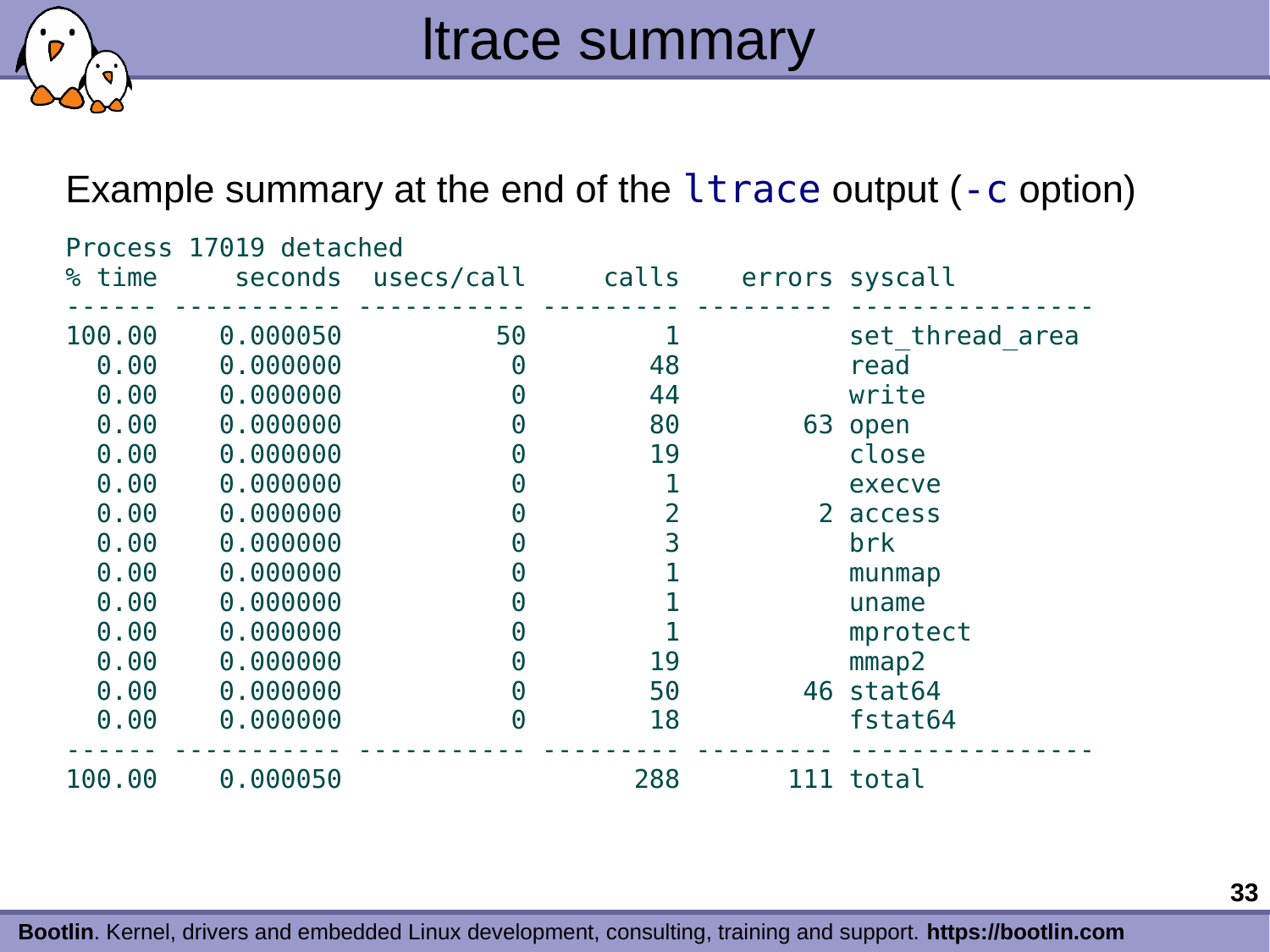

Profile your application to detect unnecessary activity or performance issues.

- **For example, a profiler can tell you in which functions most of the** time is spent.
- Valgrind ([http://valgrind.org/\)](http://valgrind.org/) is the most popular profiler
	- Now available for the arm architecture, thanks to Linaro (armv7 only: Cortex A8, A9 and A5)
	- Complete suite of profiling tools, in particular: Cachegrind: sources of cache misses and function statistics. Massif: sources of memory allocation.

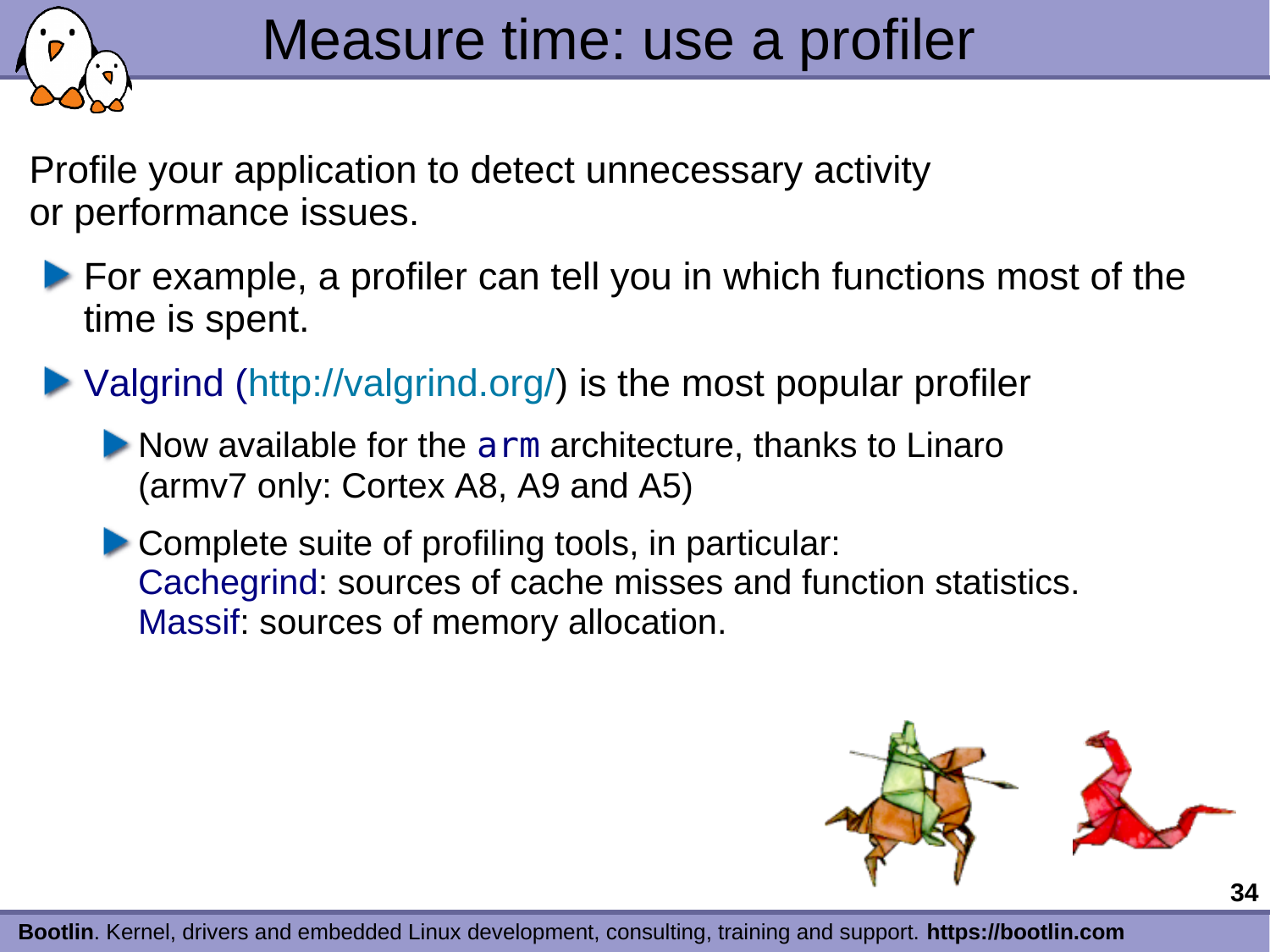

If you are using a distribution or an automatically generated root filesystem

- Remove services you don't need (ssh...), or start them later.
- ▶ Start your services directly from a single startup script. This eliminates multiple calls to /bin/sh.
- Remove udev (or mdev) if you just need them for device files. Use devtmpfs (CONFIG DEVTMPFS) instead, automatically managed by the kernel, and cheaper.
- **This saves tens of seconds with root filesystems generated with** OpenEmbedded (for example).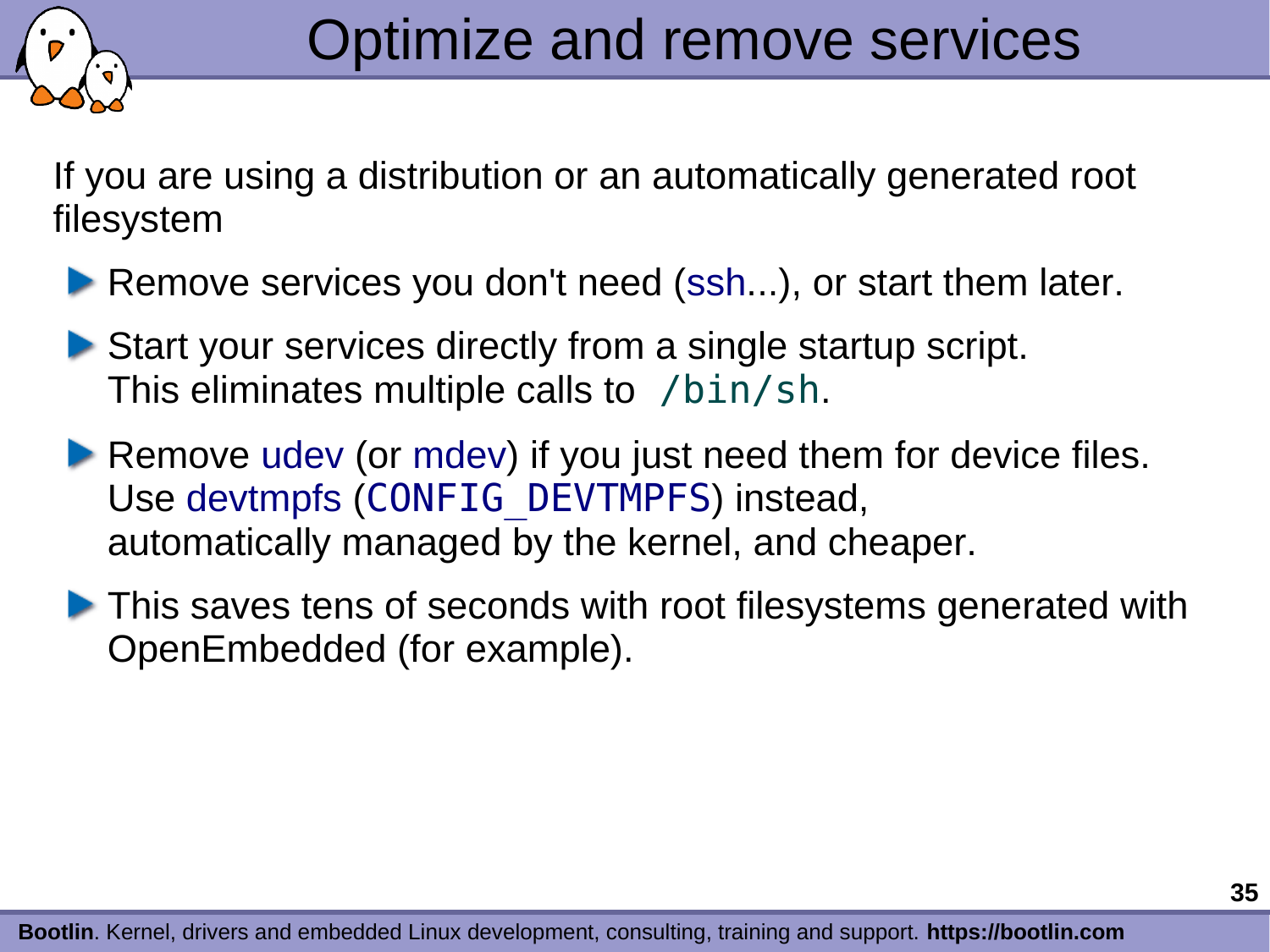

**Fork / exec system calls are very expensive.** Because of this, calls to executables from shells are slow.

Even executing echo in busybox shells results in a fork syscall!

▶ Select Shells -> Standalone shell in busybox configuration to make the busybox shell call applets whenever possible.

**Pipes and back-quotes are also implemented by fork / exec.** You can reduce their usage in scripts. Example: cat /proc/cpuinfo | grep model Replace it with: grep model /proc/cpuinfo

See [http://elinux.org/Optimize\\_RC\\_Scripts](http://elinux.org/Optimize_RC_Scripts)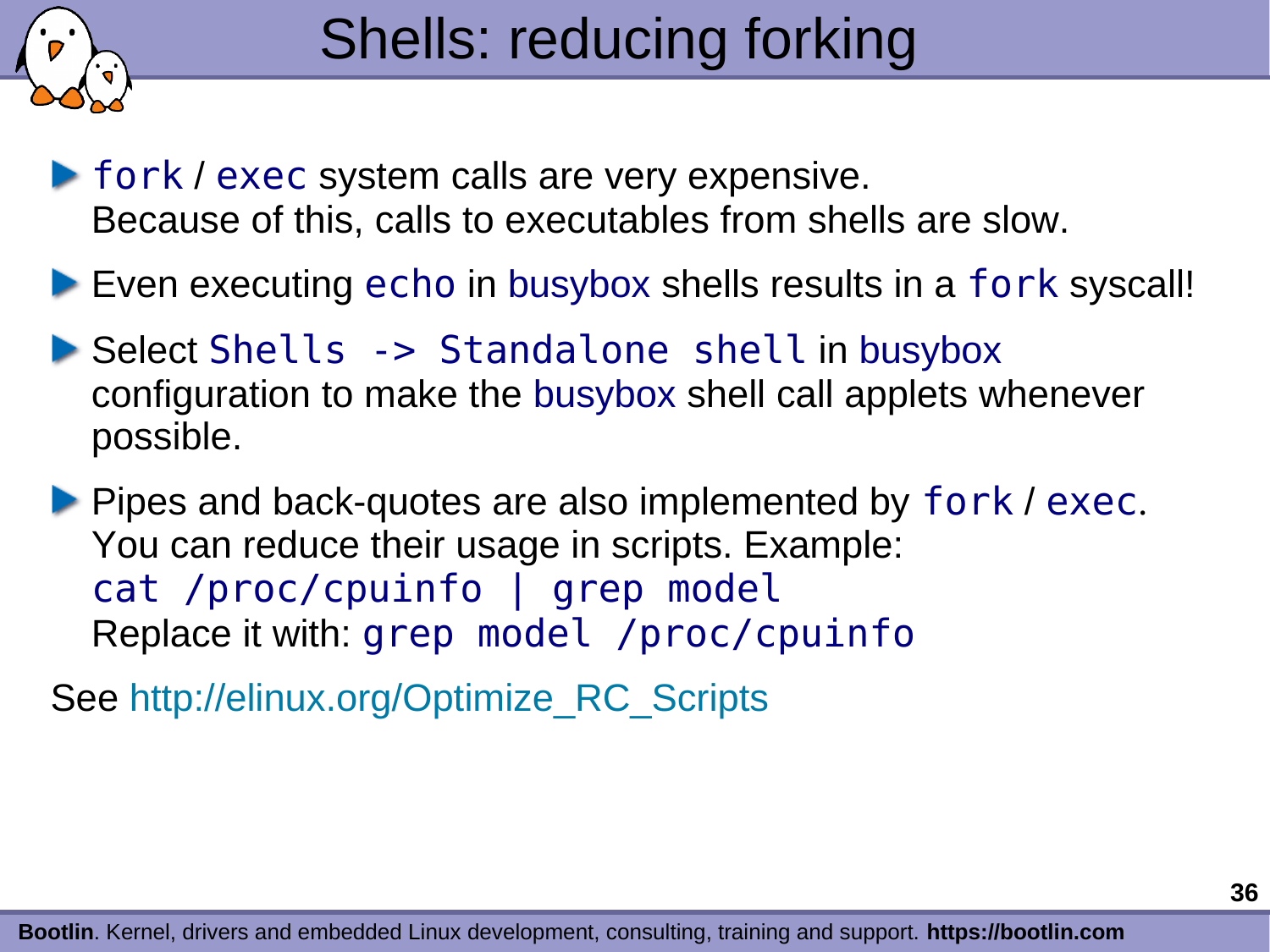

- **D** Use statically linked applications (less CPU overhead, less libraries to load). At least true for small root filesystems.
- **ID** Use a lighter C library reduced to the minimum (uClibc or eglibc). Can save up to 1 MB.

| C program           | <b>Compiled statically</b> |        |  |
|---------------------|----------------------------|--------|--|
|                     | glibc                      | uClibc |  |
| Plain "hello world" | 475 K                      | 25 K   |  |
| <b>Busybox</b>      | 843 K                      | 311 K  |  |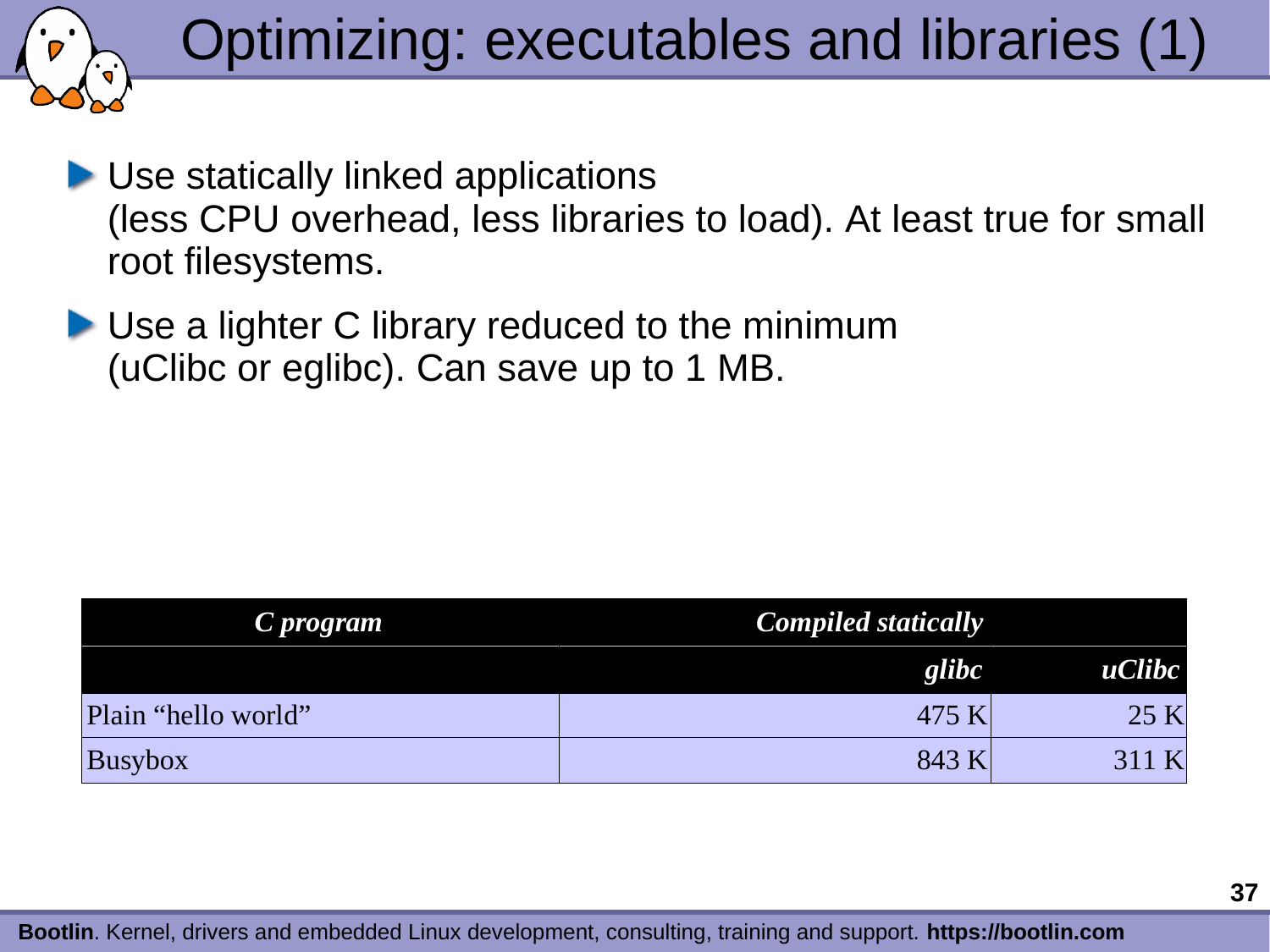

▶ Strip your executables and libraries, removing ELF sections only needed for development and debugging. strip command provided by your toolchain: arm-linux-strip potato

#### superstrip:

<http://muppetlabs.com/~breadbox/software/elfkickers.html> Goes beyond strip and can strip out a few more bits that are not used by Linux to start an executable.

|                  | Hello World       | <b>Busybox</b>                       | Inkscape |
|------------------|-------------------|--------------------------------------|----------|
| Regular          | 4691 B            | 287783 B                             | 11397 KB |
| stripped         | $2904 B (-38 \%)$ | 230408 B (-19.9 %) 9467 KB (-16.9 %) |          |
| <b>sstripped</b> | 1392 B $(-70\%)$  | 229701 B (-20.2 %) 9436 KB (-17.2 %) |          |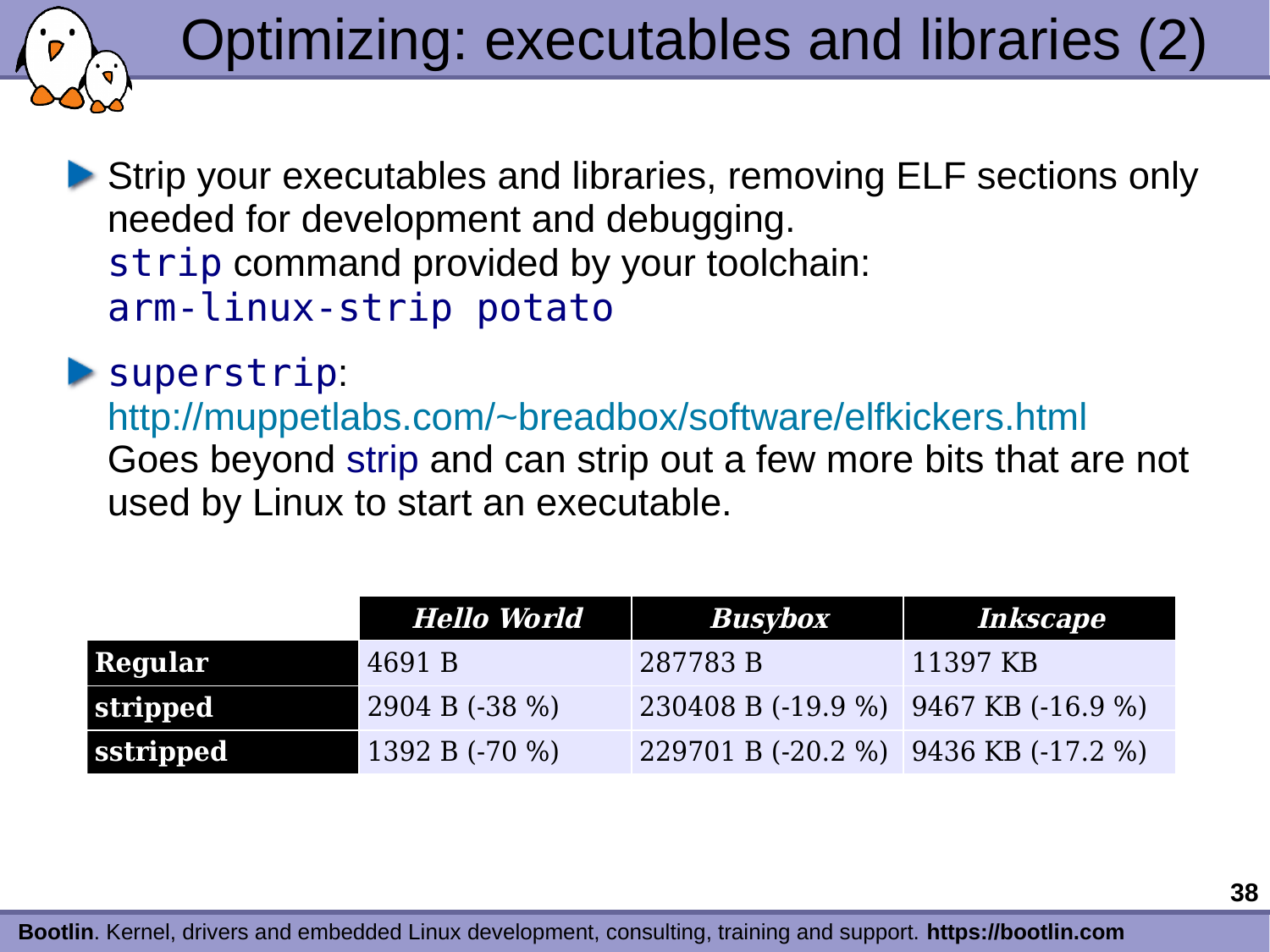Using processor acceleration instructions

- liboil <http://liboil.freedesktop.org/> Library of functions optimized for special instructions from several processors (Altivec, MMX, SSE, etc.)
- **Mainly functions implementing loops on data arrays:** type conversion, copying, simple arithmetics, direct cosine transform, random number generation...
- **Transparent: keeps your application portable!**
- **Linaro has optimized C library functions (memset,** memcpy...) for recent arm cores, using NEON instructions. See <https://launchpad.net/cortex-strings>.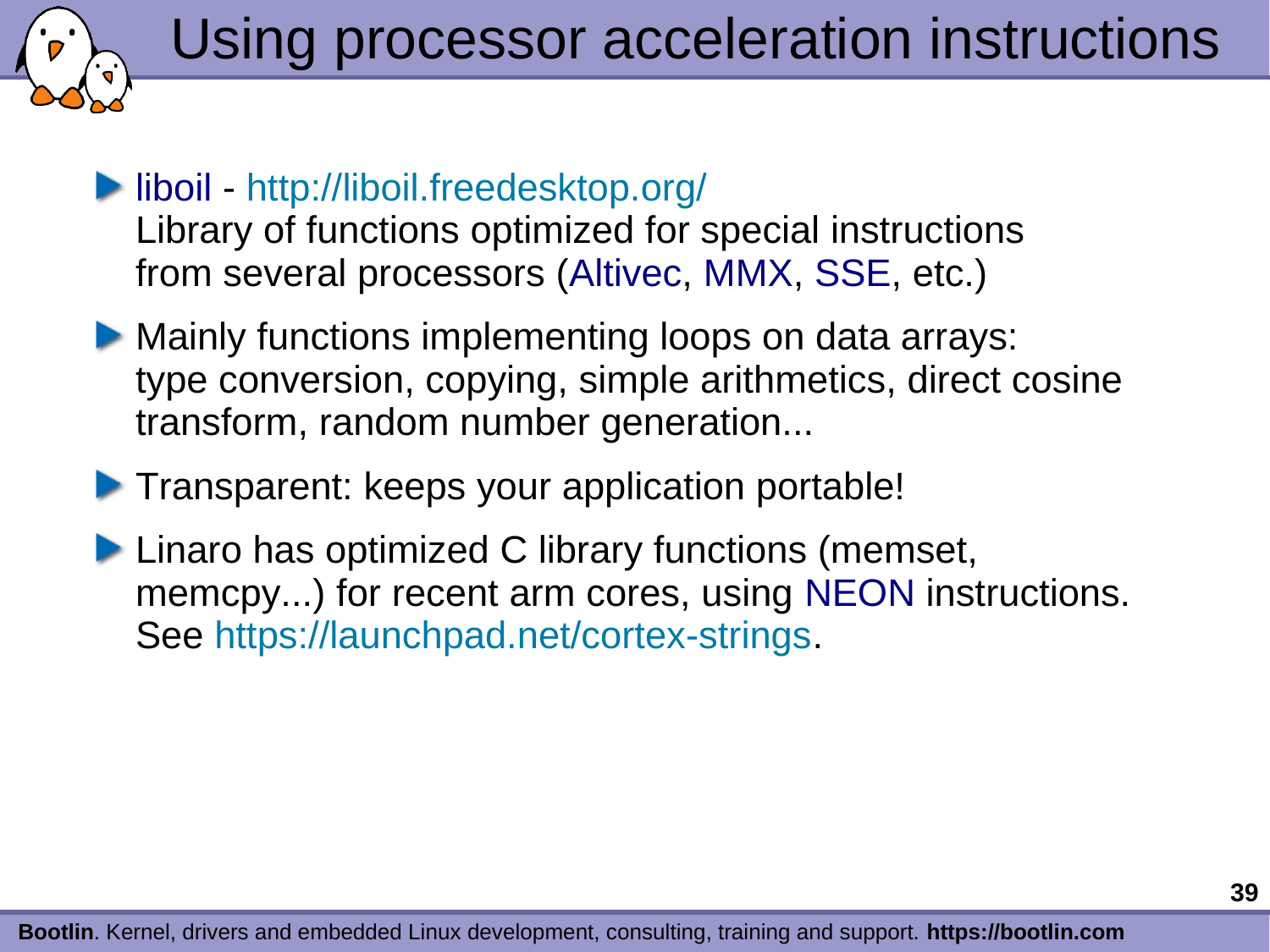

Group application code used at startup

- **Find the functions called during startup**
- ▶ Create a custom linker script to put them all together in the same section, using the -ffunction-sections gcc option.
- **Particularly useful for flash storage with rather big MTD read** blocks. As the whole read blocks are read, you end up reading unnecessary data.



#### See <http://j.mp/m4d1Q6>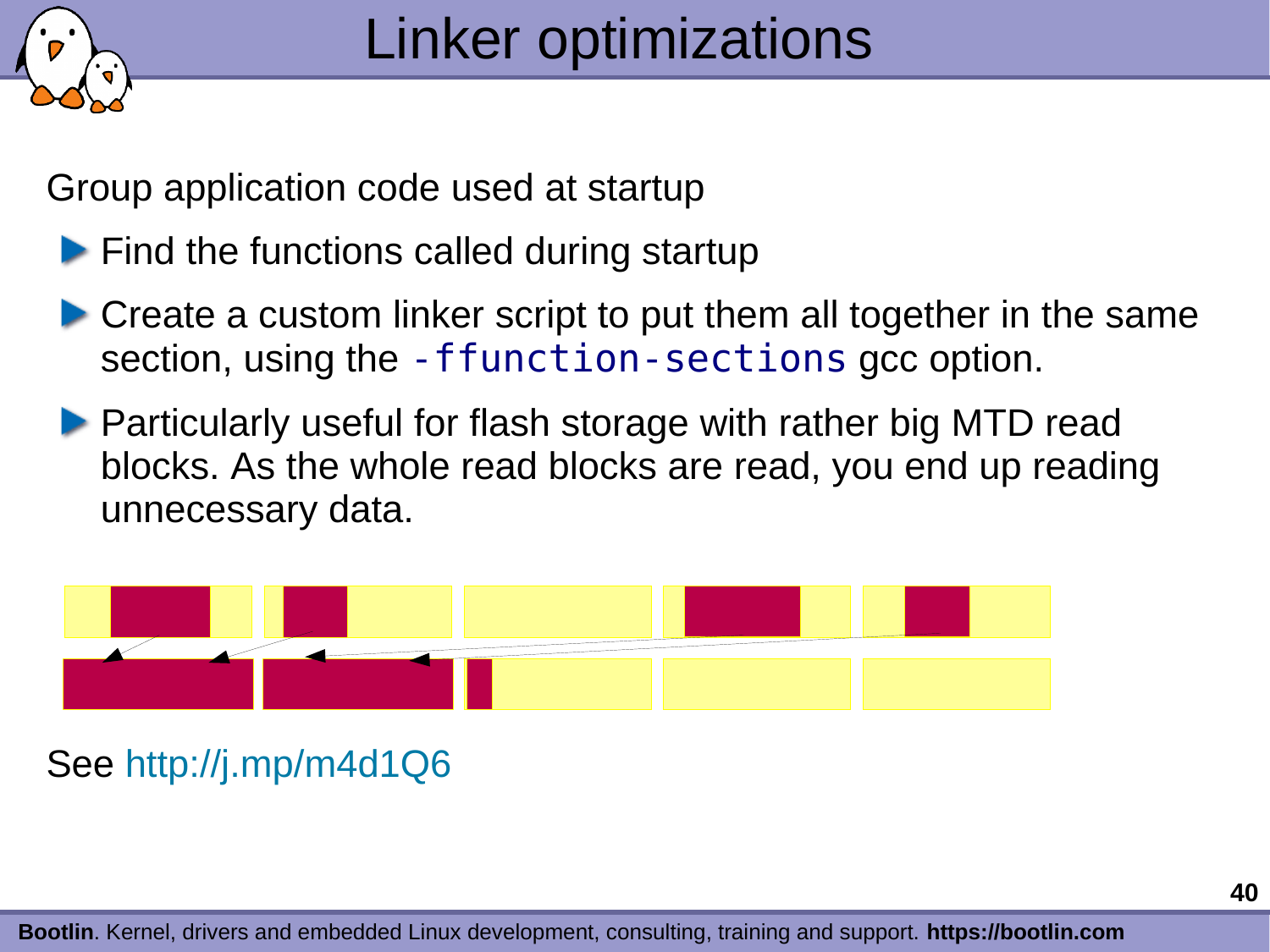

# Results

- This test case: Initial boot time: 38 s Final boot time: approximately 4 s
- ▶ Customer audit 1: AMD Geode board with X graphics From 32 to 10 seconds in only 3 days
- Customer audit 2: AT91SAM9263 based system From 32 to 7 seconds in only 2 days

**Lots of techniques not applied yet.** I just wanted to show how much you can achieve with limited time and effort. With more effort, it is possible to boot any system within 1-5 seconds after power-on.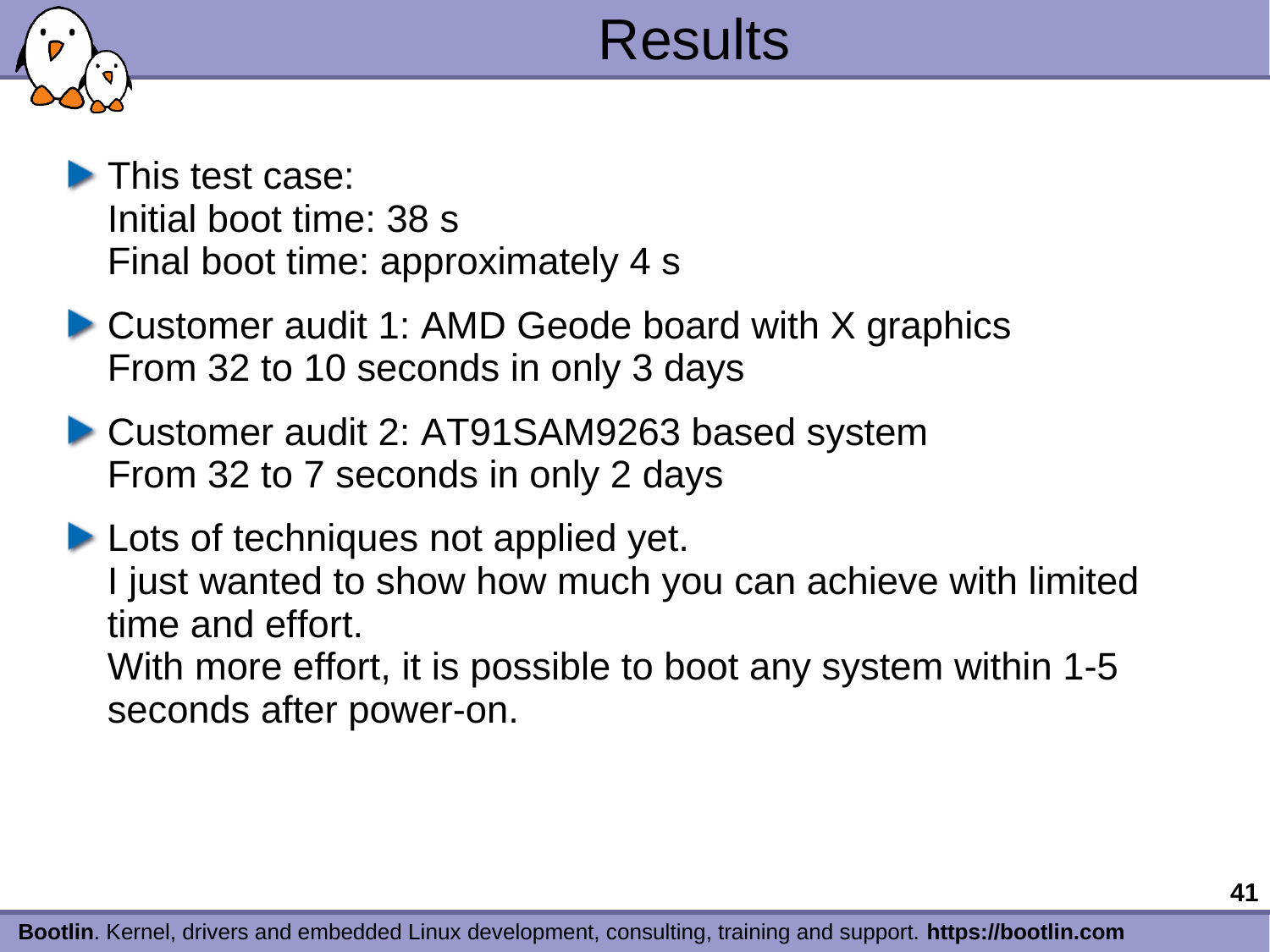

These optimizations are cheap!

- $\blacktriangleright$  Find the low hanging fruit and divide your boot-time by 2 or 3 in a few days.
- None of them require any re-redesign Another team can take care of them, and this can be done very late in product development.
- With the exception of bootstrap tricks, and application fixes, you won't have any extra development to do. You may just have to recompile your bootloader, kernel and root filesystem.
- ▶ Quick learning curve: very easy to reuse the same techniques in future products.

Don't tell your boss that just a few days were enough! And with the extra spare time, contribute to community projects ;-)